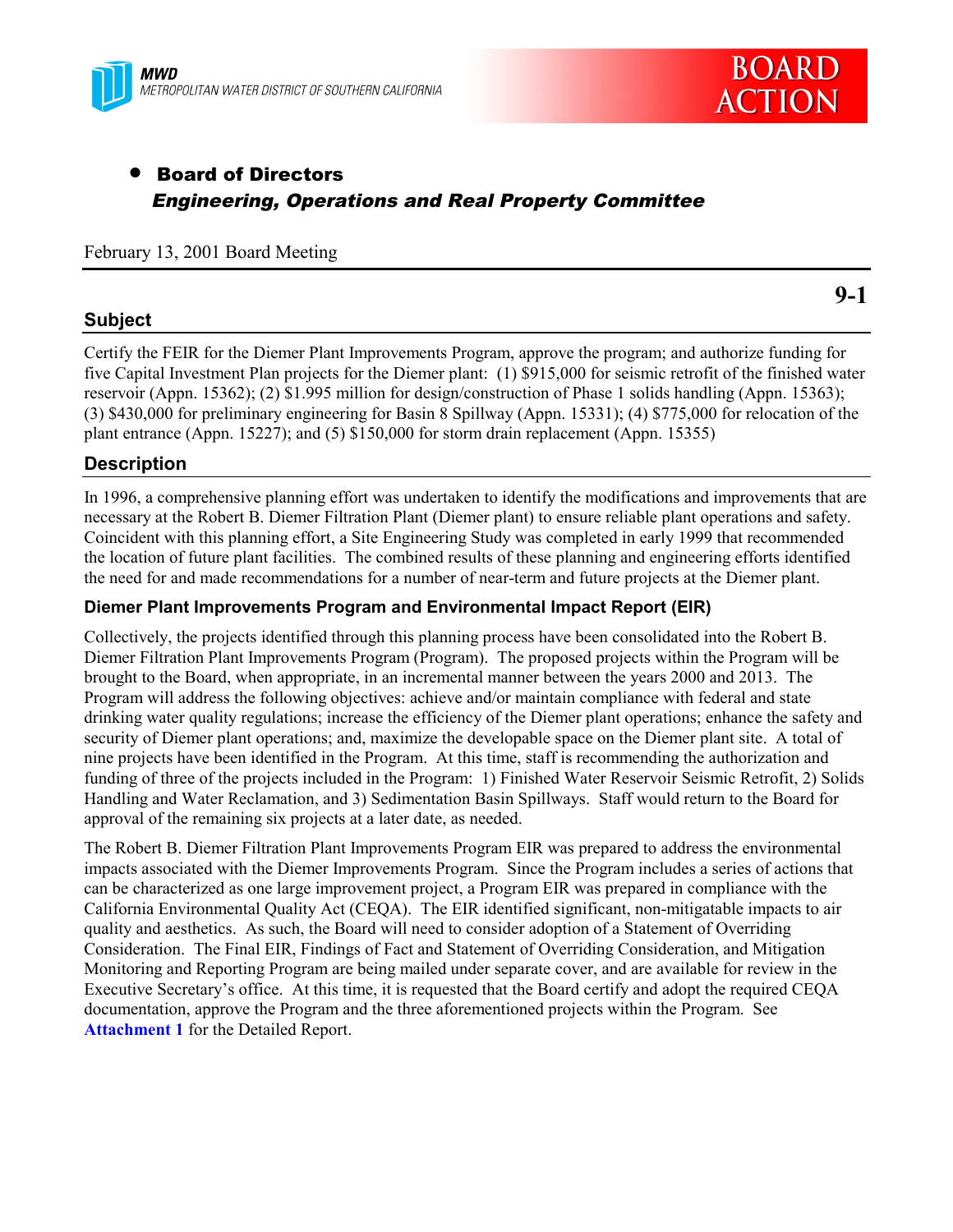Staff also recommends approval of two other projects, the Diemer Entrance Relocation and the Diemer North Side Storm Drain Replacement, that were not included in the Program because they are exempt from the provisions of CEQA. All five projects were evaluated and recommended by the Capital Investment Plan (CIP) Evaluation Team, and are included in the Capital Budget for Fiscal Year 2000/01.

The five projects recommended for action at this time are as follows:

*1) Finished Water Reservoir Seismic Retrofit.* In 1997, Metropolitan's Facilities Seismic Evaluation Priority List was established to review and prioritize the seismic-related projects at Metropolitan. This list identified a potential safety issue resulting from a seismic event affecting the Diemer plant's Finished Water Reservoir (FWR). Following that identification, a more detailed FWR Seismic Assessment Study was conducted and indicated that it was necessary to modify the reservoir at the interface point between a box conduit and the reservoir near the Allen-McColloch Pipeline (AMP) turnout structure. Specifically, the project will provide a positive means to shut off reservoir flow in the event that either the interconnection conduit or the bypass pipeline is damaged. The FWR seismic retrofit project has been identified as a component of Metropolitan's Infrastructure Reliability and Protection Plan. See **Attachment 2** for the Detailed Report, **Attachment 3** for the Location Map and **Attachment 4** for the Financial Statement for this project.

*2) Solids Handling and Water Reclamation.* The Diemer plant needs improved solids handling facilities to ensure continued compliance with regulated wastewater discharges. The estimated capacity of the plant's six sludge lagoons is 70 percent of the design capacity of the Diemer plant. If the lagoon system becomes overloaded, treated water production may be limited at the Diemer plant. Improving the solids dewatering capabilities of the lagoon system will help alleviate plant flow restrictions. Staff recommends a phased approach to construction of the Diemer plant Solids Handling and Water Reclamation project. Approval of the following recommendations will authorize Phase 1 of the lagoon improvements, including the rehabilitation of Lagoon Nos. 5 and 6, and elimination of discharges from the plant rejection structure. Funding for additional improvements (installation of underdrain systems for Lagoon Nos. 3-5 and elimination of discharges from the north lagoons) will be requested in the future, as needed. The solids handling project has been identified as a component of Metropolitan's Infrastructure Reliability and Protection Plan. See **Attachment 5** for the Detailed Report and **Attachment 6** for the Financial Statement for this project.

*3) Sedimentation Basin Spillways.* The west- and east-side sedimentation basins at the Diemer plant were originally constructed with a rejection system that the California Department of Health Services now has classified as potential cross-connection. Since 1995, temporary modifications and operational changes have been implemented to prevent this type of cross-connection from occurring. However, the changes restrict the treatment capacity of the plant by 150 million gallons per day (mgd). In January 1999, the Board authorized Appropriation No. 15331 to provide permanent solutions for the east and west sedimentation basins. Funding was secured for the east basin (Basin No. 4) at that time. The permanent solution for Basin No. 4 is currently under construction as it was determined to be categorically exempt from the provisions of CEQA. Alternate alignments have been prepared for the Settling Basin No. 8 Spillway Conduit, which provides a permanent solution for the west sedimentation basins. The spillway conduit would intercept overflows from Settling Basin No. 8, and carry the flows down to Telegraph Creek, which is in Chino Hills State Park. At this time, staff recommends funding geological/geotechnical investigations, conceptual and preliminary design for the Settling Basin No. 8 Spillway Conduit such that a final pipeline alignment can be selected. See **Attachment 7** for the Detailed Report and **Attachment 8** for the Financial Statement for this project.

*4) Entrance Relocation.* A master-planned residential community consisting of more than 2,000 homes, golf course and an elementary school is currently being developed immediately adjacent to the plant's western and southern property. Staff completed a Memorandum of Understanding (MOU) with the property owner/developer to ensure that the ongoing construction activities will provide for Metropolitan's needs. As part of the MOU, the developer will provide Metropolitan with a widened entrance road, temporary entrance landscaping, perimeter fencing, a water line, electrical utilities, sanitary and residuals sewer main lines, a natural gas line, and storm drainage systems. In order to enhance security, safety, and efficiency considerations at the plant, it is proposed to relocate the plant's entrance facilities to a location that is consistent with the improvements that have been made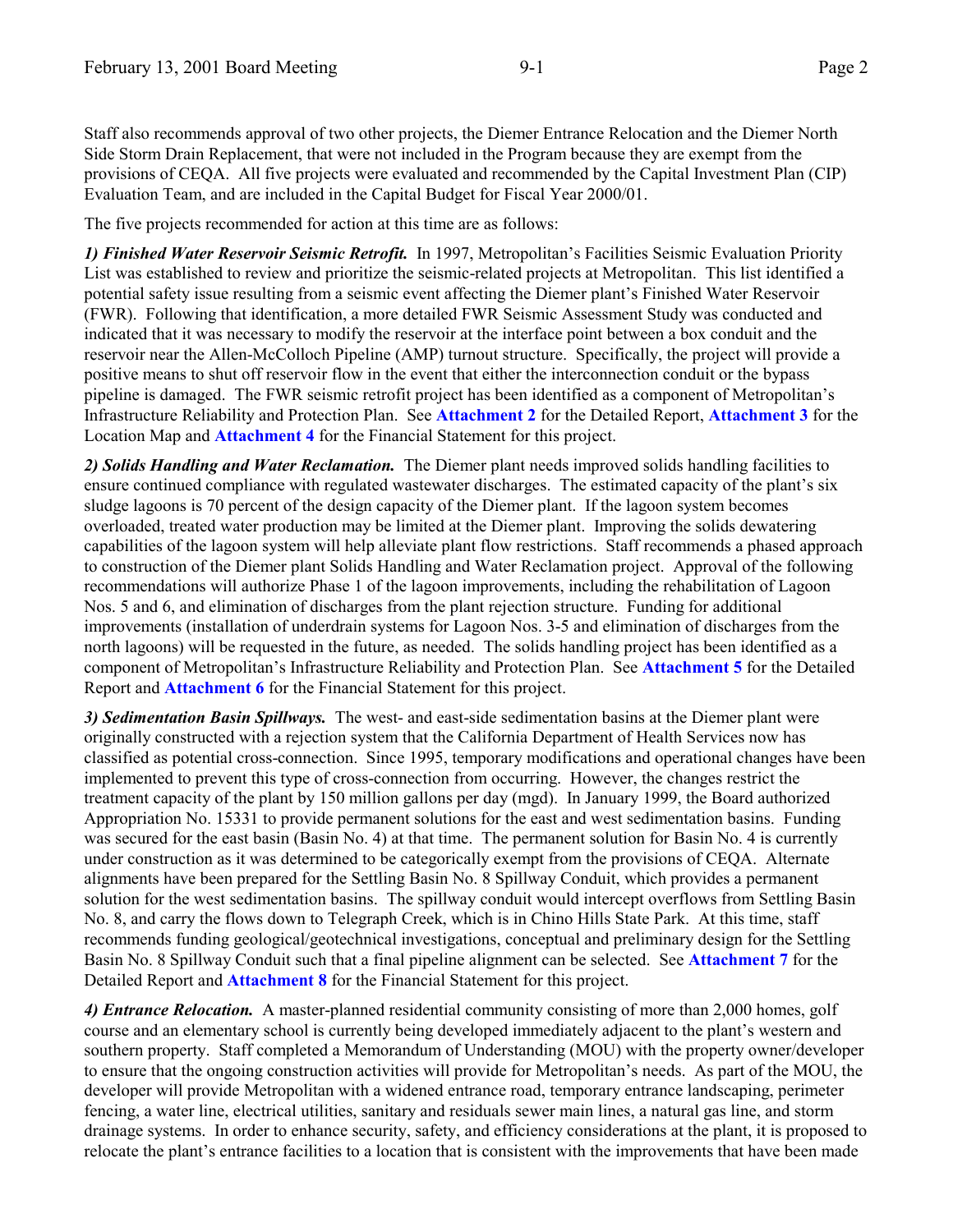by the developer. Staff recommends construction of a new guard station with an automated entrance gate and security camera. This project is not part of the Program as it is exempt from CEQA because it consists of the minor alteration of existing public facilities, involving no expansion of use beyond that currently existing. See **Attachment 9** for the Detailed Report and **Attachment 10** for the Financial Statement for this project.

*5) North Side Storm Drain Replacement.* During construction activities related to the recently completed Diemer Plant Settling Basin No. 4 Spillway Conduit project (Specification No. 1414A), it was discovered that the plant's storm drain piping which runs along the north side of the plant needs to be replaced. A subsequent video camera inspection showed that approximately 1,000 linear feet of this metal pipe storm drain has holes that allow storm water to leak out and surrounding soil to cave in. Approximately 230 feet of this storm drain pipe was replaced in the area where the drain pipe interfaced with the ongoing construction effort of Specification No. 1414A. An additional 270 feet of the pipe was replaced in January 2001 by Diemer plant staff following pavement subsidence directly above the pipe, caused by recent rains. The charges for this second phase of work were initially allocated to the Diemer plant's FY 2000/01 operations and maintenance budget as an emergency repair, with the intention that the charges will be transferred to the subject capital program upon authorization of the proposed program by the Board.

In order to protect assets and avoid disruption to plant operations, it is proposed to complete the replacement of the remaining 500 feet of deteriorated storm drain along the plant's north side. This work will include replacing corrugated metal pipe with corrosion resistant plastic drain pipe from the Wash Water Reclamation Plant No. 1 to the Plant Rejection Structure. This North Side Storm Drain Replacement project is not part of the Program as it is exempt from CEQA because it consists of repair of the existing public facilities, involving negligible or no expansion of use beyond that currently existing. See **Attachment 11** for the Detailed Report and **Attachment 12** for the Financial Statement for this project.

## **Policy**

Metropolitan Water District Administrative Code Section 5108: Capital Project Appropriation, and Metropolitan Water District Administrative Code Section 8113: Construction Contract Award.

## **Board Options/Fiscal Impacts**

#### **Option #1**

- a) Certify that the Board has reviewed and considered the information presented in the Diemer Improvements Program Final Environmental Impact Report (FEIR); certify that the FEIR has been completed in compliance with CEQA; and adopt the Findings of Fact and Statement of Overriding Considerations and the Mitigation Monitoring and Reporting Program.
- b) Approve the Robert B. Diemer Filtration Plant Improvements Program.
- c) Appropriate \$4.265 million, authorize the General Manager to have all work performed and delegate to the General Manager the authority to award contracts for five CIP projects as described in this letter:
	- Design, procurement of equipment, and installation of seismic retrofit of the Finished Water Reservoir at the Diemer plant (\$915,000),
	- Design and construction of Phase 1 solids handling and water reclamation facilities at the Diemer plant (\$1.995 million),
	- Conceptual design and preliminary engineering for the Sedimentation Basin 8 Spillway at the Diemer plant (\$430,000), and
	- Design and construction of relocation of the main entrance facilities at the Diemer plant (\$775,000). Also, determine that pursuant to CEQA, the proposed action qualifies for a Categorical Exemption (Class 1, Section 15301 of the State CEQA Guidelines).
	- Design and construction of replacement of the north side storm drain at the Diemer plant (\$150,000). Also, determine that pursuant to CEQA, the proposed action qualifies for a Categorical Exemption (Class 1, Section 15301 of the State CEQA Guidelines).

**Fiscal Impact:** \$4.265 million of budgeted CIP funds under new appropriations 15362 (\$915,000) and 15363 (\$1.995 million), and existing appropriations 15331 (\$430,000), 15227 (\$775,000) and 15355 (\$150,000).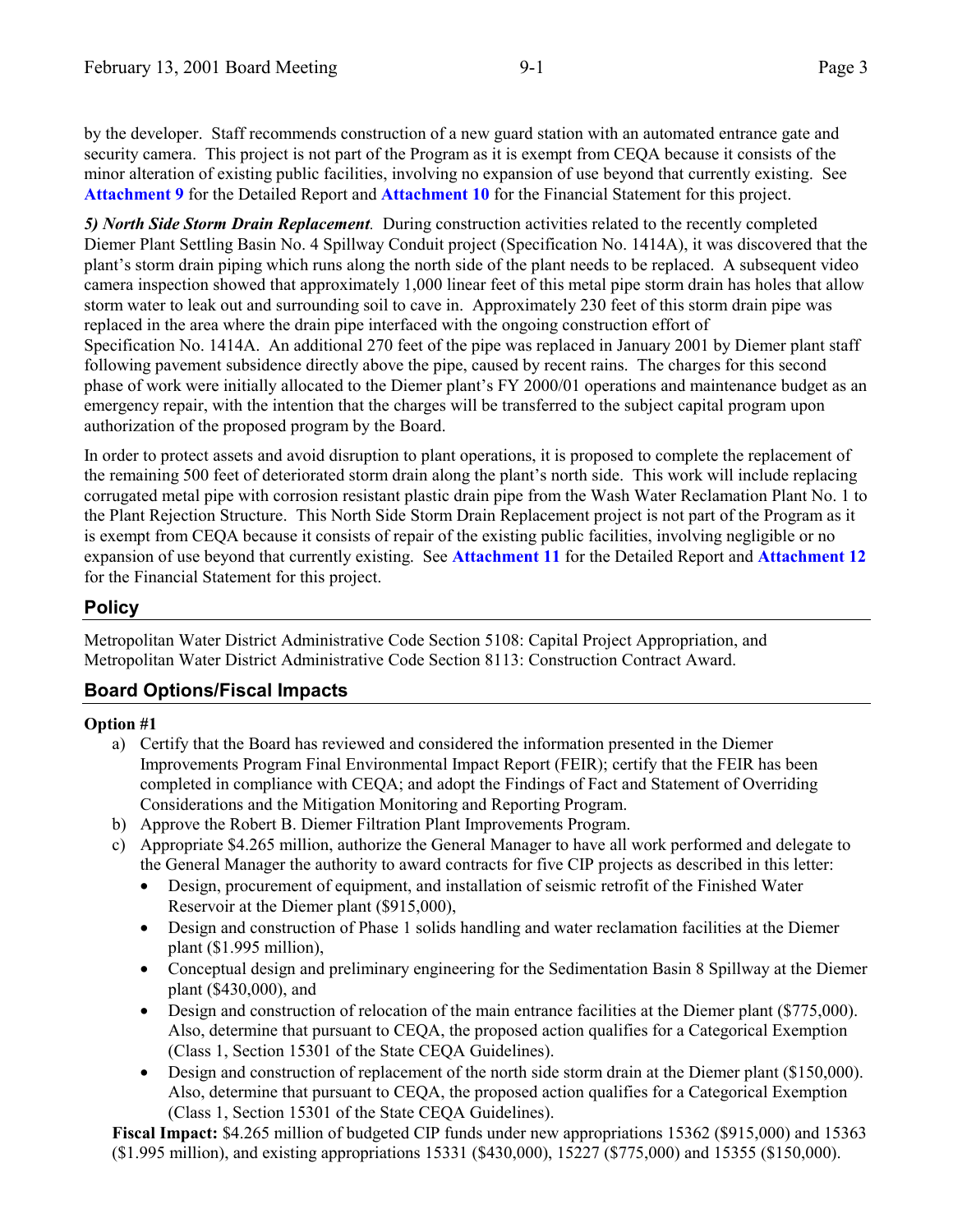#### **Option #2**

Do not authorize the General Manager to have all work performed as described in this letter. However, Metropolitan will not be in compliance with CEQA requirements and California Department of Health Services water treatment requirements.

**Fiscal Impact:** Increased costs if one or more projects are deferred.

#### **Staff Recommendation**

Option #1.

*Roy L. Wolfe*

1/25/2001 *Date*

*Manager, Corporate Resources*

1/25/2001 *General Manager Date*

- **Attachment 1 Detailed Report, Diemer Plant Improvements Program**
- **Attachment 2 Detailed Report, Finished Water Reservoir Seismic Retrofit**
- **Attachment 3 Location Map, Diemer Plant**
- **Attachment 4 Financial Statement, Finished Water Reservoir Seismic Retrofit**
- **Attachment 5 Detailed Report, Solids Handling and Water Reclamation**
- **Attachment 6 Financial Statement, Solids Handling and Water Reclamation**
- **Attachment 7 Detailed Report, Sedimentation Basin Spillways**
- **Attachment 8 Financial Statement, Sedimentation Basin Spillways**
- **Attachment 9 Detailed Report, Entrance Relocation**
- **Attachment 10 Financial Statement, Entrance Relocation**
- **Attachment 11 Detailed Report, North Side Storm Drain Replacement**
- **Attachment 12 Financial Statement, North Side Storm Drain Replacement**

BLA #592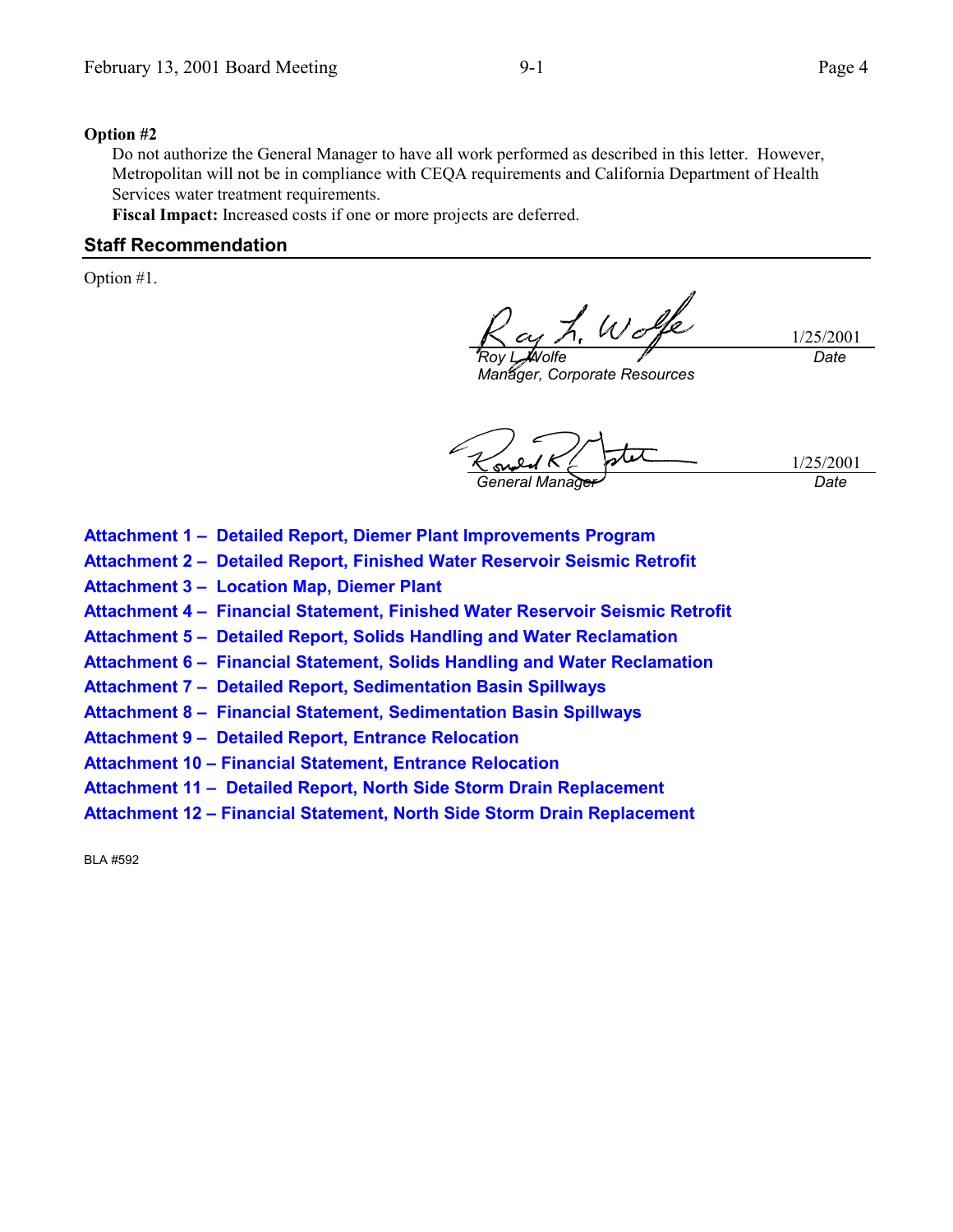## **Detailed Report**

*Purpose/Background*. The Diemer plant was brought into service in 1963 with an initial capacity of 200 million gallons per day (mgd). The Diemer plant was expanded in 1969 when the west basins were constructed. This expansion increased the plant's capacity to its current rating of 520 mgd.

In the more than 30 years since the plant was last expanded, the majority of the buildable areas at the plant site have been utilized by the construction of miscellaneous structures and facilities. Additionally, the remaining portions of the plant property are constrained by topographic features and environmental constraints. In anticipation of need for future facilities and structures at the Diemer plant, 36 acres of property adjacent to the west side of the plant were purchased from the Shell Oil Company in 1996.

In 1997, a coordinated planning effort was undertaken by Engineering Services, Water System Operations, and Water Resource Management to identify the need, and implementation schedule of new projects at the Diemer plant. This planning effort examined both the needs for implementing projects within the short-term, as well as potential projects that may be required over a longer planning horizon. The effort identified nine potential projects that could be required at the Diemer plant up through 2013. These nine potential projects included the following three facilities that would be required within a relatively short time at the plant: construction of the Basin No. 8 Spillway, Finished Water Reservoir Seismic Retrofit, and Solids Handling and Reclamation. Several projects that potentially could be required over a longer planning horizon included: a Plant Maintenance Building, Oxidation Retrofit Program facilities, Plant Service Center, and Fluoridation facilities. Tentative locations for these near-term and future projects were identified through a comprehensive Site Engineering Study that was completed in 1999.

Through the extensive Diemer plant-planning process described above, a number of potential projects were identified. Subsequently, the concept of establishing an overall program for collecting and evaluating the potential projects was developed and the Diemer Plant Improvements Program was initiated. Development of the Improvements Program necessitated preparation of a program-level Environmental Impact Report in 1998-2000.

## **CEQA Compliance / Environmental Documentation**

In 1999, an Initial Study determined that the proposed Program could potentially have a significant effect on the environment. Consequently, a program environmental impact report was prepared to evaluate the potential impacts of the Program including potentially significant direct, indirect and cumulative impacts. The program environmental impact report also identifies alternatives and mitigation measures to avoid or substantially reduce potentially significant adverse impacts.

Consequently, in compliance with CEQA, a Notice Of Preparation (NOP) was prepared and circulated for public review on July 17, 1999. The NOP indicated that the Program had the potential to cause a significant effect on the environment and that Metropolitan would prepare an environmental impact report. The 30-day public review period for the NOP ended on August 19, 1999. During this public review period, comments and input were solicited from state and local government agencies as well as private organizations and individuals that may have an interest in the Program. The NOP is included as Appendix A to the Draft Environmental Impact Report (DEIR).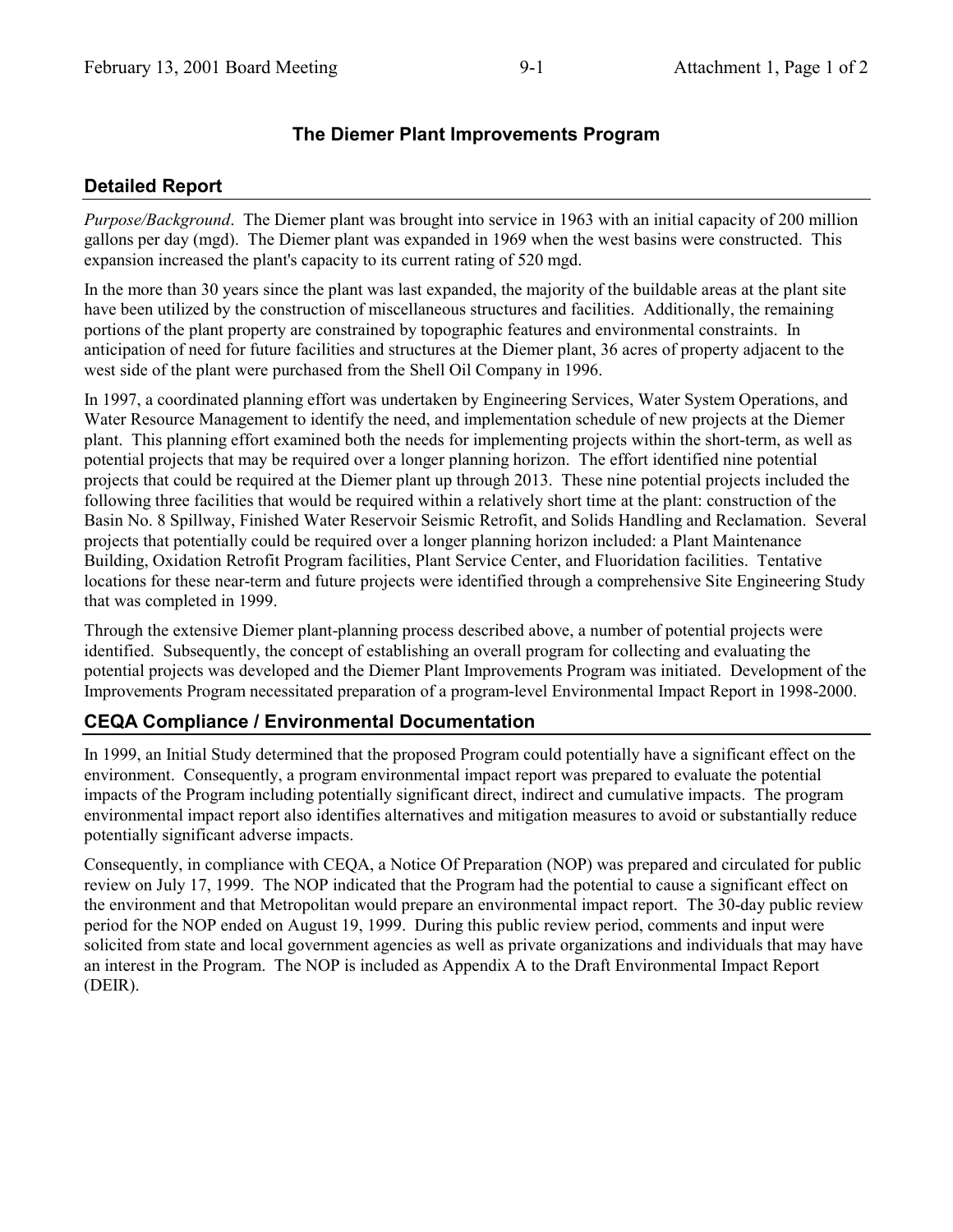On September 11, 2000, Metropolitan issued the DEIR for public review for a period of 45 days. The Notice of Availability of a DEIR was published in the Orange County Register on September 8, 2000, and copies of the DEIR were provided to Metropolitan's Central Library, the Yorba Linda Public Library and the Brea Public Library. Moreover, Metropolitan distributed approximately 45 copies of the DEIR to responsible agencies, trustee agencies, affected public agencies, nearby property owners and residents, and other interested public groups. The public review period ended on October 23, 2000. Metropolitan received seven letters commenting on the Draft EIR. Comment letters and responses to comments are included in the Final EIR (FEIR).

CEQA requires that public agencies adopt monitoring and reporting programs when they approve projects that contain mitigation measures to reduce or avoid significant environmental impacts (Public Resources Code Section 21081.6). Consequently, Metropolitan prepared a Mitigation Monitoring and Reporting Program (MMRP) which details mitigation measures and monitoring and reporting activities for each of the significant environmental impacts associated with the Program. Metropolitan staff will be responsible for administering the MMRP.

According to the FEIR, the Program would cause significant and unavoidable impacts to aesthetic resources and air quality. These effects can be reduced by the adoption of feasible mitigation measures; however, because it was found that these impacts could not be feasibly mitigated to below a level of significance, the Board will need to consider adoption of the Statement of Overriding Considerations. The Statement of Overriding Considerations concludes that the benefits of the proposed Program substantially outweigh the unavoidable significant adverse impacts that would result from project implementation. The Board will also need to adopt the Findings of Fact and the Mitigation Monitoring and Reporting Program, and certify that the FEIR and associated documents were completed in compliance with CEQA and the State CEQA Guidelines.

A copy of the FEIR, including the Draft EIR and Technical Appendices, Responses to Comments, Mitigation Monitoring Program, and Findings of Fact and Statement of Overriding Considerations are available for review in the Executive Secretary's office. These actions satisfy the provisions of CEQA in regard to these matters; no further environmental review or documentation is necessary for the Board to act on this request.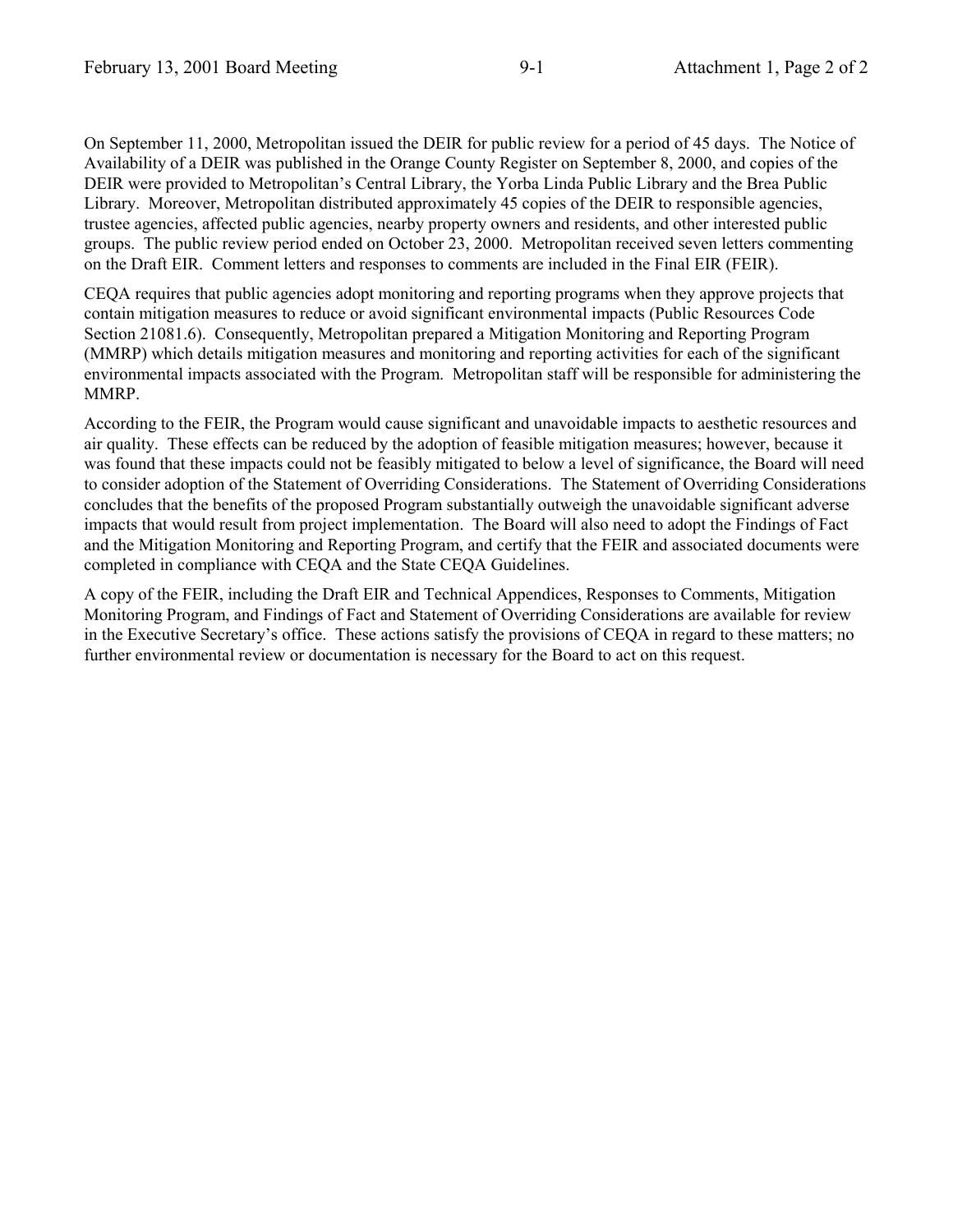# **Diemer Plant Finished Water Reservoir Seismic Retrofit Requested Amount: \$915,000**

## **Detailed Report**

*Purpose/Background.* Beginning in 1997, a comprehensive effort was initiated to identify and prioritize facilities within Metropolitan's system that could be damaged as a result of a significant seismic event. The result of this work was the development of Metropolitan's Facilities Seismic Evaluation Priority List. The list identified a potential safety issue resulting from a seismic event affecting the Diemer plant's Finished Water Reservoir (FWR). Following that identification, a more detailed FWR Seismic Assessment Study was conducted on this facility. The area of concern is associated with the interface point between pipelines that enter and leave the Diemer plant's FWR. The study found that the connection between the box conduit and the reservoir near the Allen-McColloch Pipeline (AMP) turnout structure, formally known as Service Connection OC-60, should be modified to provide a positive means to shut off reservoir flow in the event that either the interconnection conduit or the bypass pipeline is damaged.

*FWR Seismic Assessment Study.* The Diemer plant is located in the seismically active southern California region. No known active faults cross the main plant site. However, the closest regional fault, the Whittier fault, is located just one-half mile to the north. The Paralta Hills fault is approximately 3.6 miles to the south. Other significant faults close to the Diemer plant include the Chino fault, the Elsinore fault, and the Sierra Madre Fault system. Due to the plant's close proximity to a major fault capable of producing a moment magnitude ( $M_w$ ) 7.0 earthquake or greater, the ground motions are anticipated to be strong, causing significant seismically-induced slope deformations.

With the exception of the reservoir's south wall which is underlain by engineered fill, the FWR lies primarily on bedrock materials. The As-Built geologic map for the plant site shows that the contact between engineered fill and colluvium/bedrock is near the edge of the turnout structure. Subsequent geotechnical analysis verified that the turnout structure is founded directly on bedrock materials. The differences in structure geometries, mass and stiffness properties, lead to the fact that both the FWR and the turnout structure will be under different relative displacements from one another during a seismic event.

The structure element connecting the reservoir to the turnout structure is a rectangular concrete conduit. The design of this conduit is such that it ties to both the reservoir and the turnout structure with an "expansion" joint. This means that there is no reinforcing steel running between the conduit and the two adjoining structures. Only a polyvinylchloride (PVC) waterstop at each end of the interconnection conduit connects the conduit to the adjacent structures. Significant differential displacements of these three related structures are considered likely to tear and displace the waterstop. If this damage occurs to the waterstop, water will leak out of the joint and quickly saturate the turnout structure subgrade and adjacent slope. It is likely that the looser soils will be washed away, aggravating the leakage and continuing to expel the reservoir's stored water.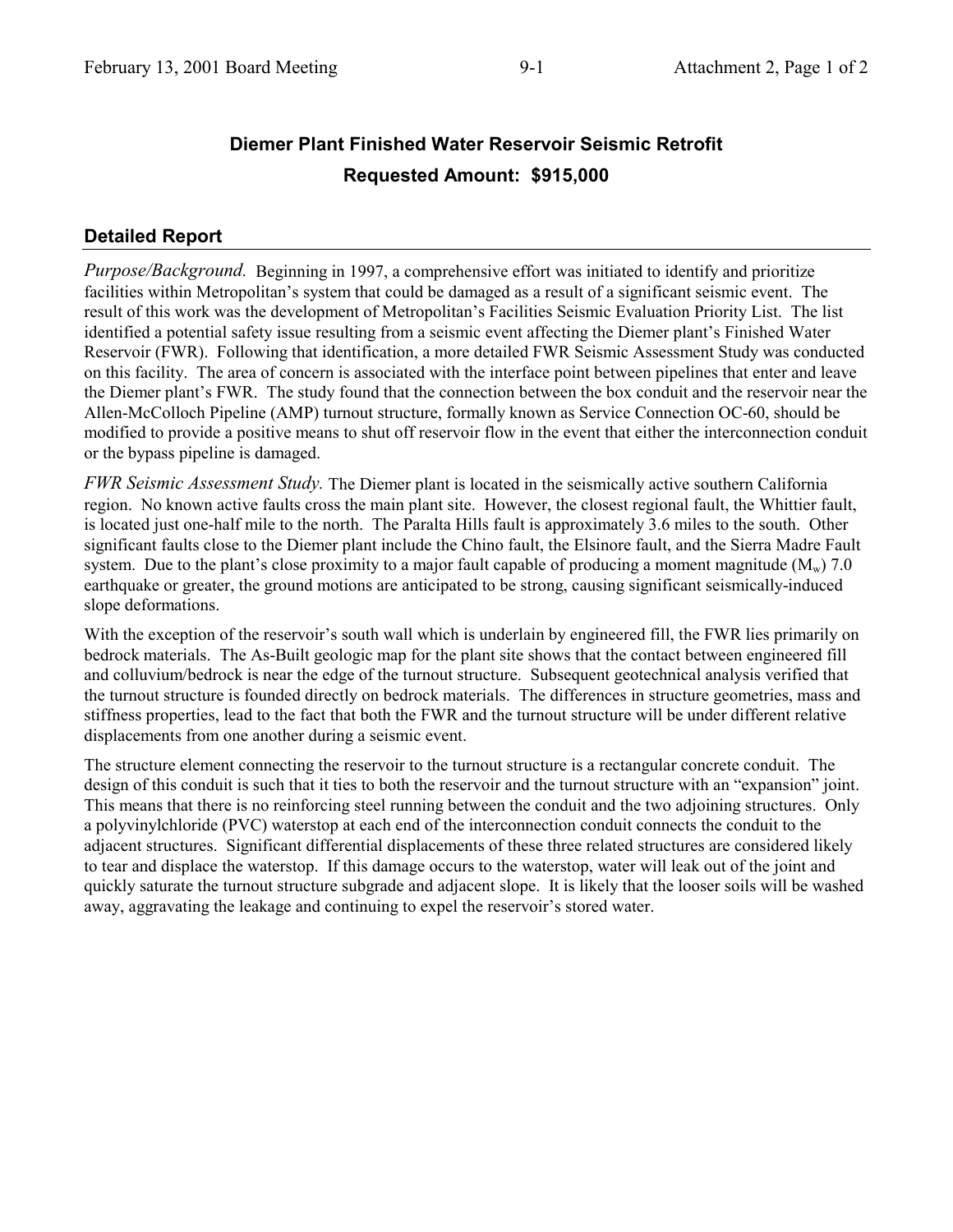*Project Description*. Based on the recommendations in the FWR Seismic Assessment Study, staff recommends the following actions:

- Install a roller gate inside the reservoir at the upstream side of the interconnection pipeline to provide a positive means to shut off water flows if the interconnection pipeline is damaged in an earthquake.
- Install a slide gate in the reservoir inlet control structure to control flows into the bypass pipeline from the reservoir influent to provide a positive means to control water flows into the turnout structure if the bypass pipeline were significantly damaged in an earthquake.

Under this program, Metropolitan will prepare the required design documents and procure and install the equipment. In order to streamline award of the equipment contracts, this letter seeks the Board's approval of a delegation of authority to the General Manager to award equipment contracts in accordance with Section 8113 of the Administrative Code.

*Cost Estimate*. Attachment 4 shows the breakdown of the total estimated costs of \$915,000.

## **CEQA Compliance / Environmental Documentation**

The proposed project has been included in the Diemer Improvements Program EIR that was prepared to comply with the California Environmental Quality Act (CEQA).

## **Actions and Milestones**

- $\Box$  January 2001 Start final design work
- $\Box$  September 2001 Complete final design, purchase requisition, and award equipment contract
- $\Box$  August 2002 Begin construction
- $\Box$  December 2002 Project completed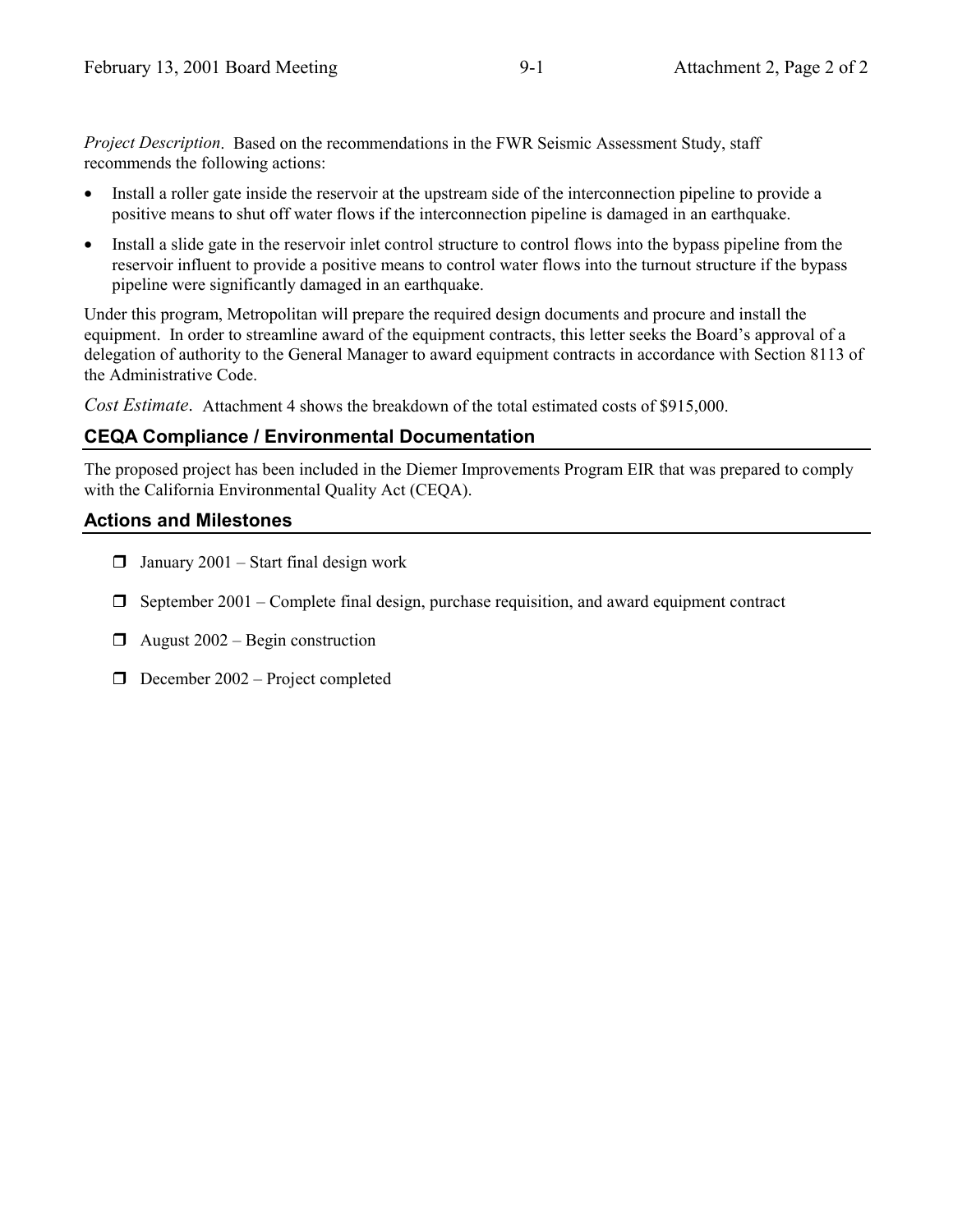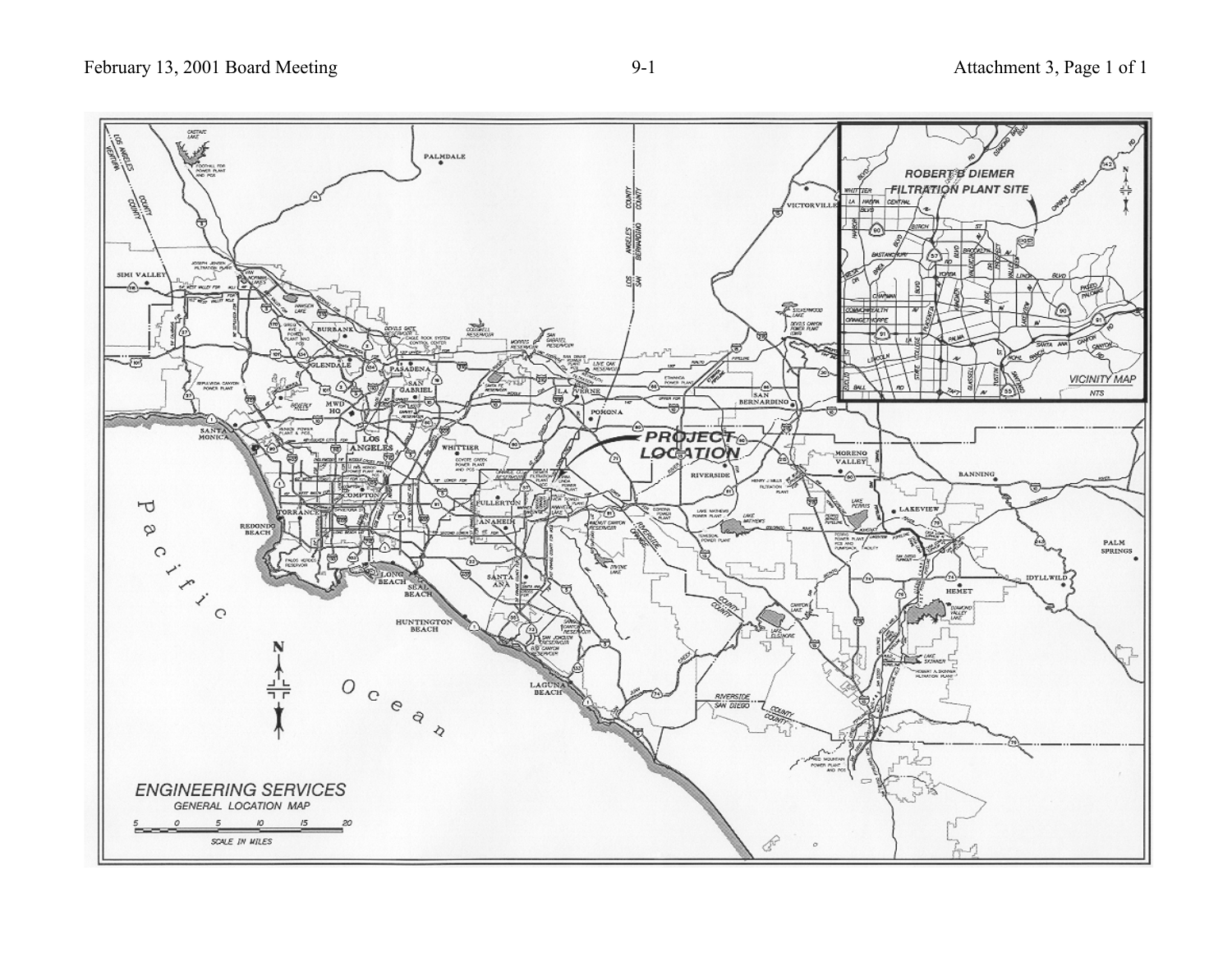## **Financial Statement for Diemer Plant Finished Water Reservoir Seismic Retrofit**

A breakdown of the Board Action No. 1 for Appropriation No. 15362 to finance design and construction to install one roller gate and one slide gate at the Diemer plant Finished Water Reservoir is:

|                                                    | <b>Board Action</b><br><b>No. 1</b><br>(Feb. 2001) |         |
|----------------------------------------------------|----------------------------------------------------|---------|
| Labor:                                             |                                                    |         |
| <b>Study Phase</b>                                 | \$                                                 | 63,000  |
| <b>Owner Costs (Project Mgmt, Bidding Process)</b> |                                                    | 42,500  |
| Design and Preparation of Specifications           |                                                    | 90,000  |
| Construction Inspection and Support                |                                                    | 51,500  |
| Water System Operations (District Forces Constr.)  |                                                    | 234,000 |
| Materials and Supplies                             |                                                    | 287,000 |
| Incidental Expenses                                |                                                    | 5,000   |
| <b>Operating Equipment</b>                         |                                                    | 5,000   |
| Contracts                                          |                                                    | 10,000  |
| <b>Remaining Budget</b>                            |                                                    | 127,000 |
| <b>Total</b>                                       | \$                                                 | 915,000 |

| <b>Program Name:</b>              | Diemer Filtration Plant – Finished Water Reservoir Seismic Retrofit                 |           |                                  |               |  |
|-----------------------------------|-------------------------------------------------------------------------------------|-----------|----------------------------------|---------------|--|
| <b>Source of Funds:</b>           | Construction Funds (possibly General Obligation, Revenue Bonds, Pay-As-You-Go Fund) |           |                                  |               |  |
| <b>Appropriation No.:</b>         |                                                                                     | 15362     | <b>Board Action No.:</b>         |               |  |
| <b>Requested Amount:</b>          |                                                                                     | \$915,000 | <b>Capital Program No.:</b>      | 99004-R       |  |
| <b>Total Appropriated Amount:</b> |                                                                                     | \$915,000 | <b>Capital Program Page No.:</b> | $E-14$        |  |
| <b>Total Program Estimate:</b>    |                                                                                     | \$915,000 | <b>Project Goal:</b>             | R-Reliability |  |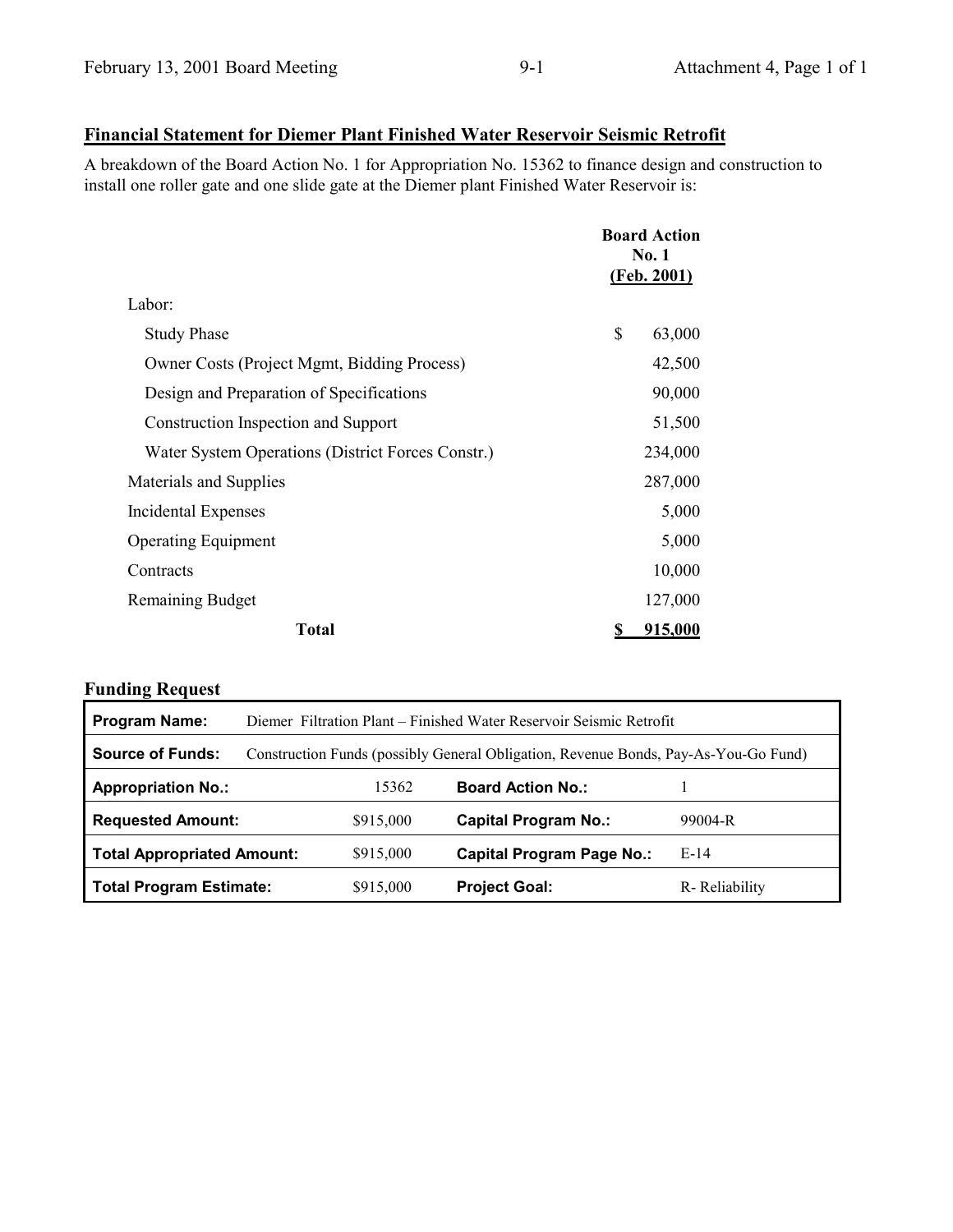# **Diemer Plant Solids Handling and Water Reclamation Requested Amount: \$1.995 million**

## **Detailed Report**

*Purpose/Background*. The Diemer plant was placed into service in 1963 with an initial capacity of 200 million gallons per day (mgd). The initial construction included Sludge Lagoon Nos. 1 and 2. The west side of the plant was placed into operation in 1969 increasing the total plant capacity to its currently rated 520 mgd. The plant expansion included the construction of Sludge Lagoon Nos. 3-6. All of the lagoons were constructed without underdrain systems. As such, the lagoons rely primarily on evaporation to remove liquids from the backwash solids.

*Solids Handling and Water Reclamation Study*. A Solids Handling and Water Reclamation Study was initiated to investigate existing issues with the plant's solids handling capacity and regulated wastewater discharges from the plant. Three areas for improvement were identified through the study: 1) insufficient solids handling capacity for maximum plant capacity, 2) regulatory issues associated with wastewater discharges and 3) non- regulatory issues associated with wastewater discharges.

The residuals handling capacity of the Diemer plant is inadequate to match the residuals that are produced if the plant were to operate above 70 percent of its design capacity. The north lagoons are limited by their size and design and may potentially cause flow restrictions for the Diemer plant. In addition, the south lagoons may only be used on an emergency basis since discharges from these lagoons are no longer acceptable due to development below the Diemer plant. As a result, the existing four north lagoons can only process the amount of treatment plant residuals associated with extended filter plant operation at or below 400 mgd. The insufficient solids handling capacity at Diemer represents a bottleneck in the treatment process, which has become more apparent in recent years as the water demand through the plant and chemical usage at the plant has increased.

The Diemer plant currently has four outfalls regulated by the California Regional Water Quality Control Board through a single National Pollutant Discharge Elimination System permit. The permit has to be periodically renewed through a submittal and review process and the restrictions placed on discharges have gradually increased over time. In recent years, Metropolitan has had more difficulty in meeting all of the requirements for these discharges and has incurred increased sampling, monitoring, and evaluation costs. Eliminating regular discharges from the north sludge lagoons, the plant rejection structure and the laboratory sinks will reduce sampling, testing, and reporting requirements; eliminate exposure to potential fines and/or restrictions on plant operations; and allow for the beneficial reuse of water currently wasted. To reduce discharges to the sanitary sewer, and to be consistent with Metropolitan's goals for water reuse, the process sample system should be modified to recover this water for beneficial reuse within the plant.

*Project Description.* Metropolitan staff will design, procure and install equipment associated with the following Phase 1 projects:

- Rehabilitation of Sludge Lagoon Nos. 5 and 6. This includes enlarging the lagoons and installing underdrain systems and gravel beds. This work is the first phase of a multi-phased project. Phase 1 will be implemented to verify the applicability of the underdrain system to achieve the desired results. Funding for additional lagoon rehabilitations will be requested at a future date.
- Construction of the Carbon Canyon Bridge. This bridge will reduce negative impacts from District construction and ongoing maintenance operations on the north lagoons and is identified as required mitigation within the Diemer EIR.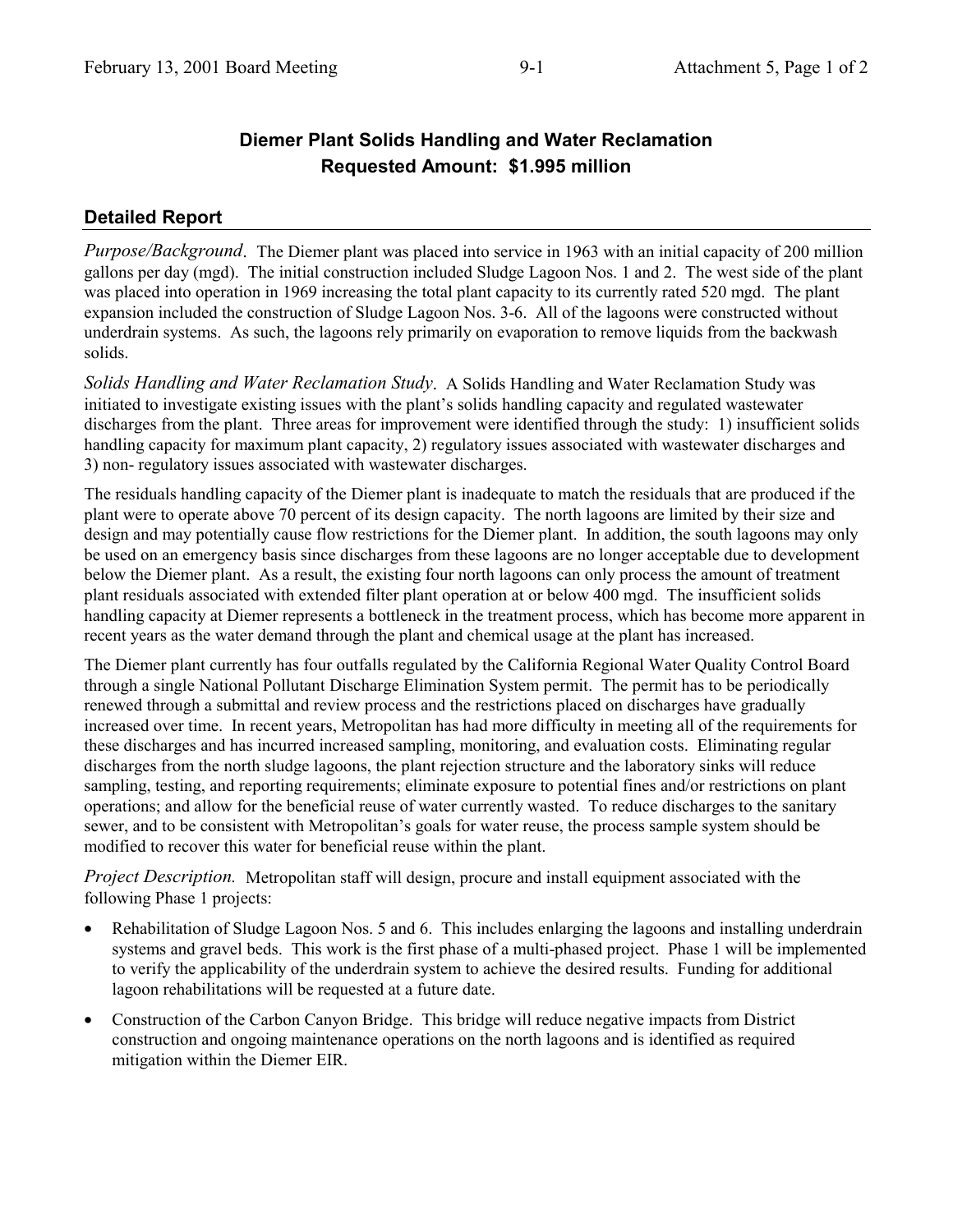- Elimination of discharges from the north lagoons. This includes installation of a new decant collection line, storm drainage ditch, collection sump, and pump station at the north lagoons and a new return pipeline leading to the sludge thickeners.
- Elimination of discharges from the plant rejection structure. This involves modifying piping and adding a new sump within the plant rejection structure; installing new sump pumps and controls; and the replacement of two transfer pumps at tanks.
- Recovery of process sample flows. The installation of two new sample sinks, a utility sink, modification of countertops and cabinet face, modification of existing sample lines and installation of a new 1,000-gallon collection tank with two return pumps in the basement beneath the laboratory.

A modified design/build contract will be competitively bid for construction of the Carbon Canyon Creek Bridge. In order to streamline award of this contract, this letter seeks the Board's delegation of authority to the General Manager to award the contract immediately following competitive bids in accordance with Section 8113 of the Administrative Code.

*Cost Estimate*. Attachment 6 shows the breakdown of the total estimated costs of \$1.995 million for Phase 1 of the Solids Handling and Water Reclamation program. An additional phase of the project is being developed as part of the Fiscal Year 2001/02 Capital Budget process. Staff anticipates returning to the Board for funding of Phase 2 in approximately January 2002.

## **CEQA Compliance / Environmental Documentation**

The proposed project has been included in the Diemer Improvements Program EIR that was prepared to comply with the California Environmental Quality Act (CEQA).

#### **Actions and Milestones**

- $\Box$  Aug 2000- Preliminary Design Report approved
- $\Box$  September 2000 Diemer Improvements Program EIR released for public review and comment
- $\Box$  May 2001 Complete final design
- $\Box$  June 2001 Complete recovery of laboratory sample flows
- $\Box$  July 2001- Complete construction of Carbon Canyon Bridge
- $\Box$  October 2001 Complete rehabilitation of Lagoon Nos. 5 and 6
- $\Box$  November 2001 Eliminate discharges from Outfall 3
- $\Box$  January 2002 Request funding for Phase 2 of the project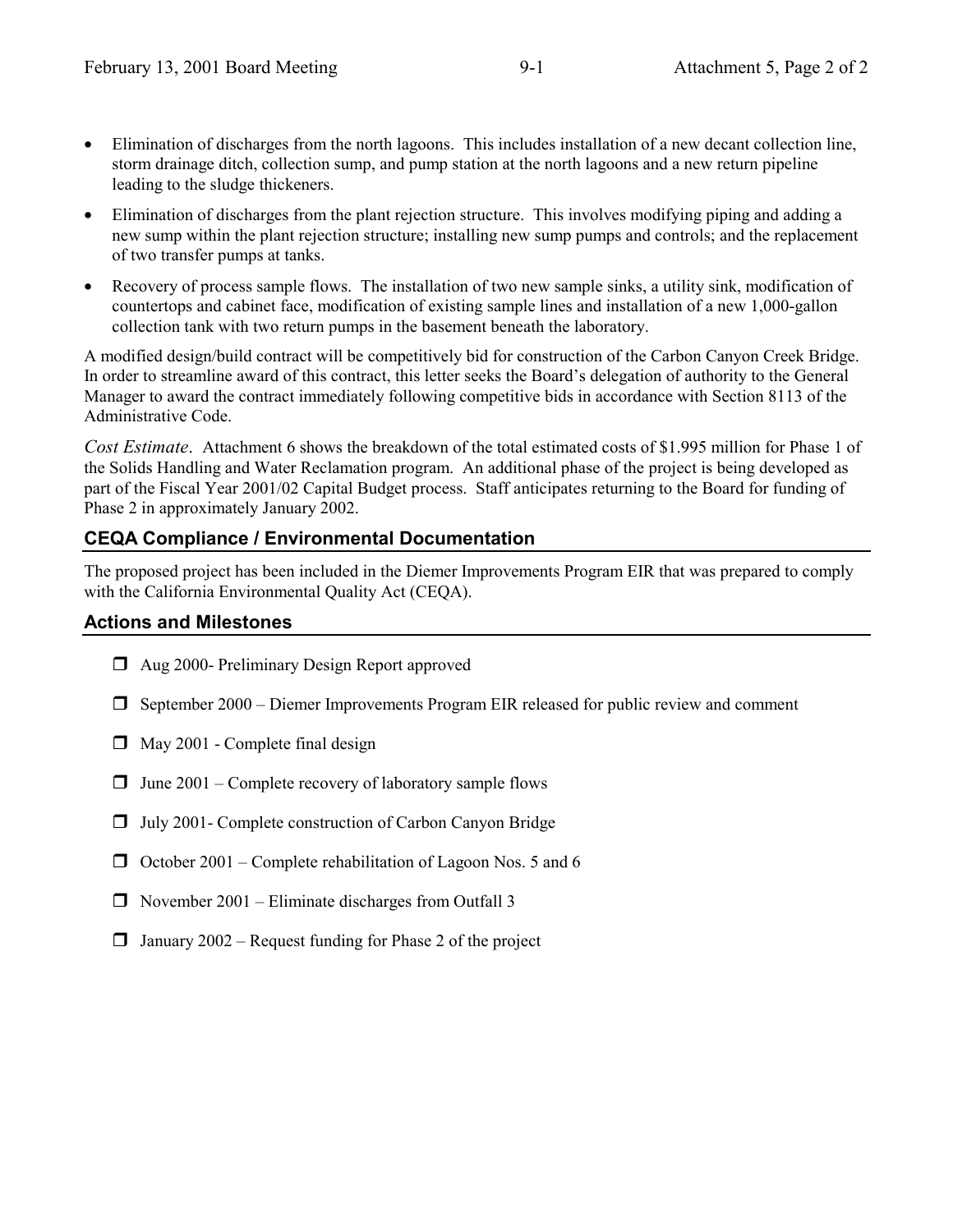# **Financial Statement for Diemer Plant Solids Handling and Water Reclamation**

A breakdown of the Board Action No. 1 for Appropriation No. 15363 to finance design and construction of solids handling and water reclamation facilities for the Diemer plant is as follows:

|                                                    | <b>Board Action</b><br>No. 1<br>(Feb. 2001) |           |
|----------------------------------------------------|---------------------------------------------|-----------|
| Labor:                                             |                                             |           |
| <b>Study Phase</b>                                 | \$                                          | 125,000   |
| <b>Owner Costs (Project Mgmt, Bidding Process)</b> |                                             | 40,000    |
| Design and Specifications                          |                                             | 210,000   |
| Construction Support & Inspection                  |                                             | 45,000    |
| Water Systems Operations (District Force Constr.)  |                                             | 460,000   |
| Materials and Supplies                             |                                             | 530,000   |
| Incidental Expenses                                |                                             | 15,000    |
| <b>Operating Equipment</b>                         |                                             | 65,000    |
| Contracts                                          |                                             | 310,000   |
| <b>Remaining Budget</b>                            |                                             | 195,000   |
| <b>Total</b>                                       |                                             | 1,995,000 |

| <b>Program Name:</b>              | Diemer Filtration Plant Solids Handling and Water Reclamation                       |             |                                  |                  |
|-----------------------------------|-------------------------------------------------------------------------------------|-------------|----------------------------------|------------------|
| <b>Source of Funds:</b>           | Construction Funds (possibly General Obligation, Revenue Bonds, Pay-As-You-Go Fund) |             |                                  |                  |
| <b>Appropriation No.:</b>         |                                                                                     | 15363       | <b>Board Action No.:</b>         |                  |
| <b>Requested Amount:</b>          |                                                                                     | \$1,995,000 | <b>Capital Program No.:</b>      | $99003 - R$      |
| <b>Total Appropriated Amount:</b> |                                                                                     | \$1,995,000 | <b>Capital Program Page No.:</b> | $E-15$           |
| <b>Total Program Estimate:</b>    |                                                                                     | \$2,200,000 | <b>Project Goal:</b>             | W- Water Quality |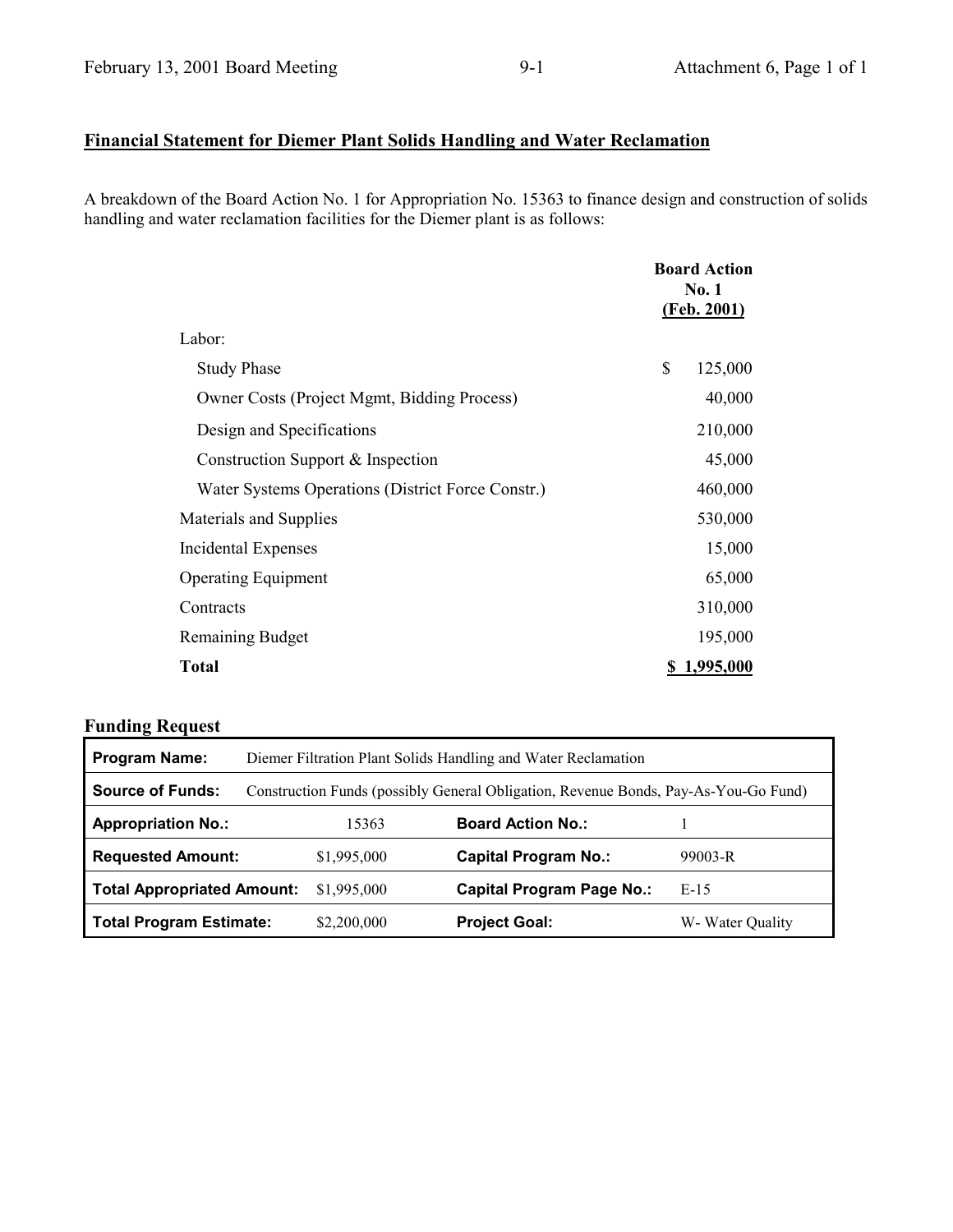## **Basin 8 Spillway for the Diemer Plant Requested Amount: \$430,000**

#### **Detailed Report**

*Purpose/Background*. The Diemer plant was constructed in two phases. The east side of the plant was placed into service in 1963, followed by the west side of the plant in 1969. As the plant was originally designed and constructed, in the event of a rejection in either the east or west side of the plant, water from the sedimentation basins would bypass the flitters, spill into their respective overflow conduits, and flow into a common filtered water effluent conduit before it enters the finished water reservoir. Since the plant's original construction, the California Department of Health Services has determined that this type of overflow or rejection capability is inappropriate as it causes potential cross-connection between partially treated and treated waters. As a result, temporary modifications have been made at both sides of the plant to prevent a cross-connection should an overflow commence. Additionally, Sedimentation Basin Nos. 4 and 8 have been taken out-of-service to provide operational-response time in the event an overflow seems imminent. These modifications have effectively reduced the treatment capabilities of the plant by 150 mgd. In January 1999 the Board authorized Appropriation No. 15331, a program with two projects, to provide permanent solutions for the east- and west-side basins, and to authorize construction of the first project. The Settling Basin No. 4 Spillway Conduit is currently under construction to isolate overflows from the filter effluent conduit, which will eliminate any east side crossconnection and allow Basin No. 4 to return to service. The second project is the proposed Settling Basin No. 8 Spillway Conduit.

*Alternative Alignments:* A study was prepared for the Settling Basin No. 8 Spillway Conduit to identify alternative alignments and impacts for use in the Diemer Plant Improvements Project Environmental Impact Report (EIR). Settling Basin No. 8 would be permanently modified to isolate the overflow conduit from the filter effluent conduit. The proposed spillway conduit would intercept flow from the Settling Basin No. 8 overflow conduit and direct the flows down the north slope of the Diemer plant and discharge to Telegraph Creek which is in Chino Hills State Park. Staff met with park personnel to understand restrictions and options available for discharging to Telegraph Creek. The studies identified three basic spillway conduit alignments: ridgeline, road, and ravine. Each basic alignment can have variations for terminating the conduit/energy dissipater at Telegraph Creek either in Metropolitan fee-property or existing easement-property. Metropolitan staff studies have shown that rejections discharging to Telegraph Creek could cause partial inundation of Telegraph Canyon Road. Metropolitan proposes to replace existing culverts in Telegraph Creek to mitigate for the partial inundations. Portions of the alternative alignments are in the U. S. Army Corps of Engineers and the California Department of Fish and Game jurisdictional areas, and appropriate environmental permits will be needed.

*Project Description*. Metropolitan staff will obtain consultant geological/geotechnical investigations and recommendations, and will prepare conceptual and preliminary designs for Basin No. 8 Spillways. Results from these studies will allow for the selection of a final alignment for the Settling Basin No. 8 Spillway Conduit. Staff will return to the Board at a future date to approve the alignment, to adopt CEQA clearance and to request funding and authorization for final design and construction.

*Cost Estimate*. Attachment 8 shows the breakdown of the total requested amount of \$430,000.

#### **CEQA Compliance / Environmental Documentation**

The proposed project has been included in the Diemer Improvements Program EIR that was prepared to comply with the California Environmental Quality Act (CEQA).

#### **Actions and Milestones**

 $\Box$  December 2001- Complete preliminary design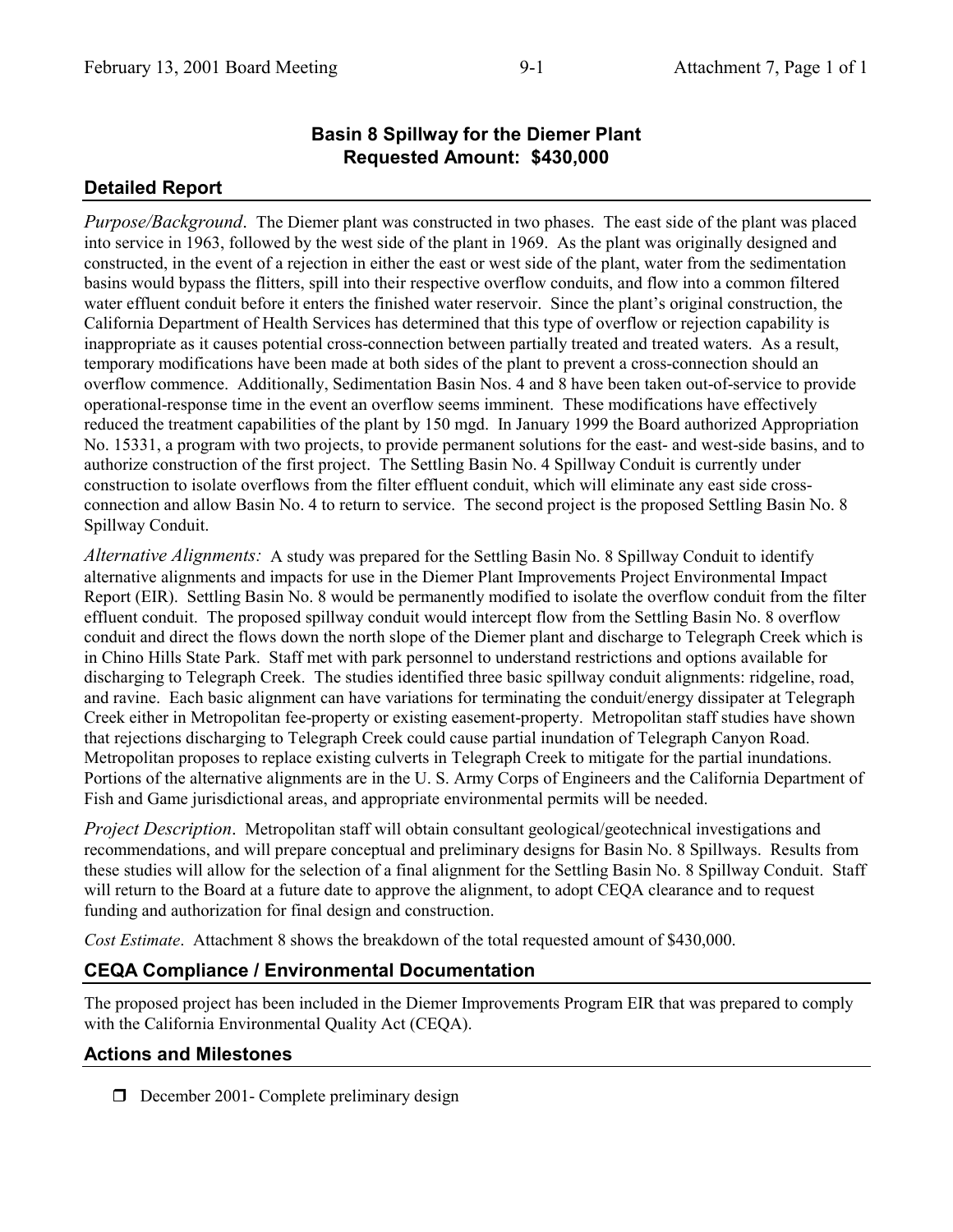## **Financial Statement for Diemer Plant Sedimentation Basin Spillways**

A breakdown of Board Action No. 2 for Appropriation No. 15331 to finance conceptual and preliminary design of a sedimentation basin spillway for Basin 8 at the Diemer plant is as follows:

|                                                 | <b>Board Action</b><br>No. 1<br><u>(Jan. 1999)</u> | <b>Board Action</b><br>No. 2<br>(Feb. 2001) |
|-------------------------------------------------|----------------------------------------------------|---------------------------------------------|
| Labor:                                          |                                                    |                                             |
| <b>Study Phase</b>                              | \$<br>100,000                                      | \$<br>200,000                               |
| Owner Costs (Project Mgmt, Bidding Process)     | 91,000                                             | 151,000                                     |
| Conceptual and Preliminary Design (Basin No. 8) |                                                    | 120,000                                     |
| Design and Specifications                       | 158,000                                            | 158,000                                     |
| Construction Support & Inspection               | 155,000                                            | 155,000                                     |
| <b>Water System Operations</b>                  | 45,000                                             | 65,000                                      |
| Materials and Supplies                          | 30,000                                             | 35,000                                      |
| <b>Incidental Expenses</b>                      | 5,000                                              | 10,000                                      |
| Professional/Technical                          | $\boldsymbol{0}$                                   | 60,000                                      |
| <b>Operating Equipment</b>                      | 10,000                                             | 20,000                                      |
| Contracts                                       | 600,000                                            | 600,000                                     |
| <b>Remaining Budget</b>                         | 406,000                                            | 456,000                                     |
| <b>Total</b>                                    | \$1,600,000                                        | \$2,030,000                                 |

| <b>Program Name:</b>              | Diemer Filtration Plant Construct Sedimentation Basin Spillways                     |                                  |                  |  |  |
|-----------------------------------|-------------------------------------------------------------------------------------|----------------------------------|------------------|--|--|
| <b>Source of Funds:</b>           | Construction Funds (possibly General Obligation, Revenue Bonds, Pay-As-You-Go Fund) |                                  |                  |  |  |
| <b>Appropriation No.:</b>         | 15331                                                                               | <b>Board Action No.:</b>         |                  |  |  |
| <b>Requested Amount:</b>          | \$430,000                                                                           | <b>Capital Program No.:</b>      | 15331-W          |  |  |
| <b>Total Appropriated Amount:</b> | \$2,030,000                                                                         | <b>Capital Program Page No.:</b> | $E-13$           |  |  |
| <b>Total Program Estimate:</b>    | \$4,300,000                                                                         | <b>Project Goal:</b>             | W- Water Quality |  |  |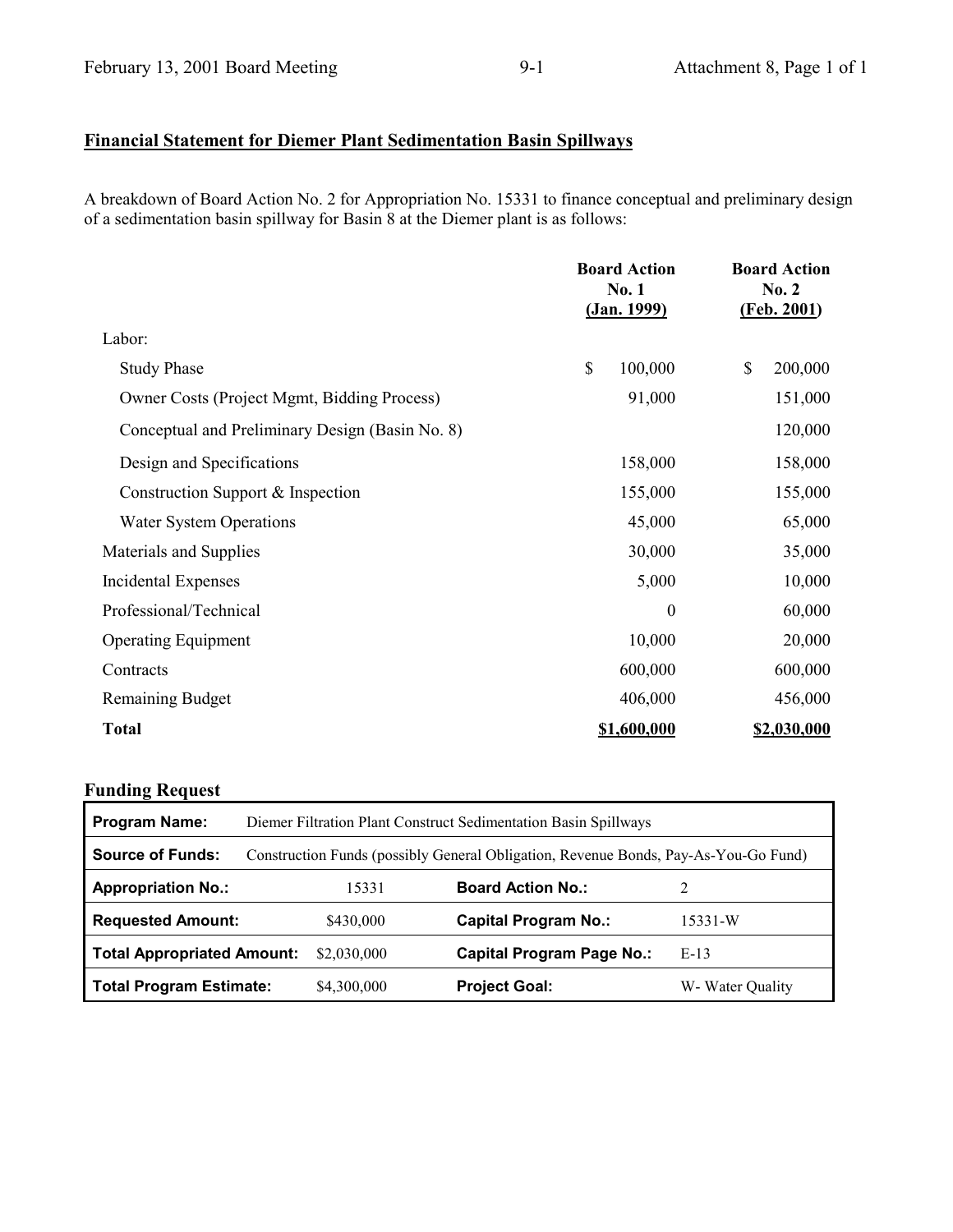## **Entrance Relocation for the Diemer Plant Requested Amount: \$775,000**

## **Detailed Report**

*Background*. Since the original construction of the Diemer plant in 1963, vehicular access to the plant has been along an entrance road that was constructed on an easement across property owned by Shell Western E&P, Inc. (Shell). This portion of Shell's property is part of their 875 acres of land, immediately adjacent to the Diemer plant, that is currently under development as part of a residential and golf course master-planned community. To accommodate their project's required construction activities, Shell's developer (Toll Brothers) relocated the original Diemer plant entrance road, without impacting the existing guard enclosure. To ensure that the entrance road and appurtenant facilities provide for Metropolitan's changing needs, staff completed a Memorandum of Understanding (MOU) with Shell and Toll. As part of the MOU, the developer will provide Metropolitan with a widened entrance road, temporary entrance landscaping, perimeter fencing, a water line, electrical utilities, sanitary and residuals sewer main lines, a natural gas line, and storm drainage systems. Metropolitan will need to coordinate with and obtain approvals from the utilities providing these services. Facilities not provided by Shell and Toll under the MOU include relocating the security guard enclosure and related facilities, and providing an automated entrance gate. The relocation and upgrade of these facilities was determined to be beyond the scope of the MOU because it was determined to be solely in Metropolitan's best interest to have the chemical delivery trucks park within the plant's fenced and gated property.

*Purpose*. The primary goal of this project is to maintain security at the Diemer plant. The current location of the security guard enclosure is set back from the Diemer plant property line by approximately 1,000 feet and does not have a direct line-of-sight to the new entrance gate. This location was suitable and acceptable when the adjacent lands were unoccupied oil fields. However, the new golf course, elementary school and more-than-2000-home residential development will bring community development right up to the property line of the Diemer plant. With the community nearby, it is more likely that neighborhood residents may wander onto the Diemer plant where only a fence separates them from the south lagoons. Site security will be enhanced if the Diemer plant entrance facilities are relocated closer to the plant boundary. The new location for the security guard enclosure, immediately adjacent to the Diemer property line, provides a suitable line-of-sight and places additional security between the plant boundary and the south lagoons.

A second goal of this project is to reduce the risks associated with chemical deliveries at the plant. To date, chemical delivery trucks have been required to park outside the plant property. Without these improvements, chemical trucks would continue to park on public streets that have a steep grade, which is undesirable from a safety and security standpoint. The road relocation has provided a safe staging area that is relatively level and is off the public streets. However, the safe staging area is far from the existing guard enclosure. The proposed guard station location offers greater control over chemical deliveries and enhance safety and security while the chemical delivery trucks are parked within the Diemer plant. A new fire hydrant provides an additional safety improvement.

A third goal of this project is to improve operational efficiency by allowing chemical delivery trucks to enter the Diemer plant during non-working hours. Presently, the guard station is staffed during normal working hours only. Consequently, when chemical delivery trucks arrive at night they are required to park outside the gate,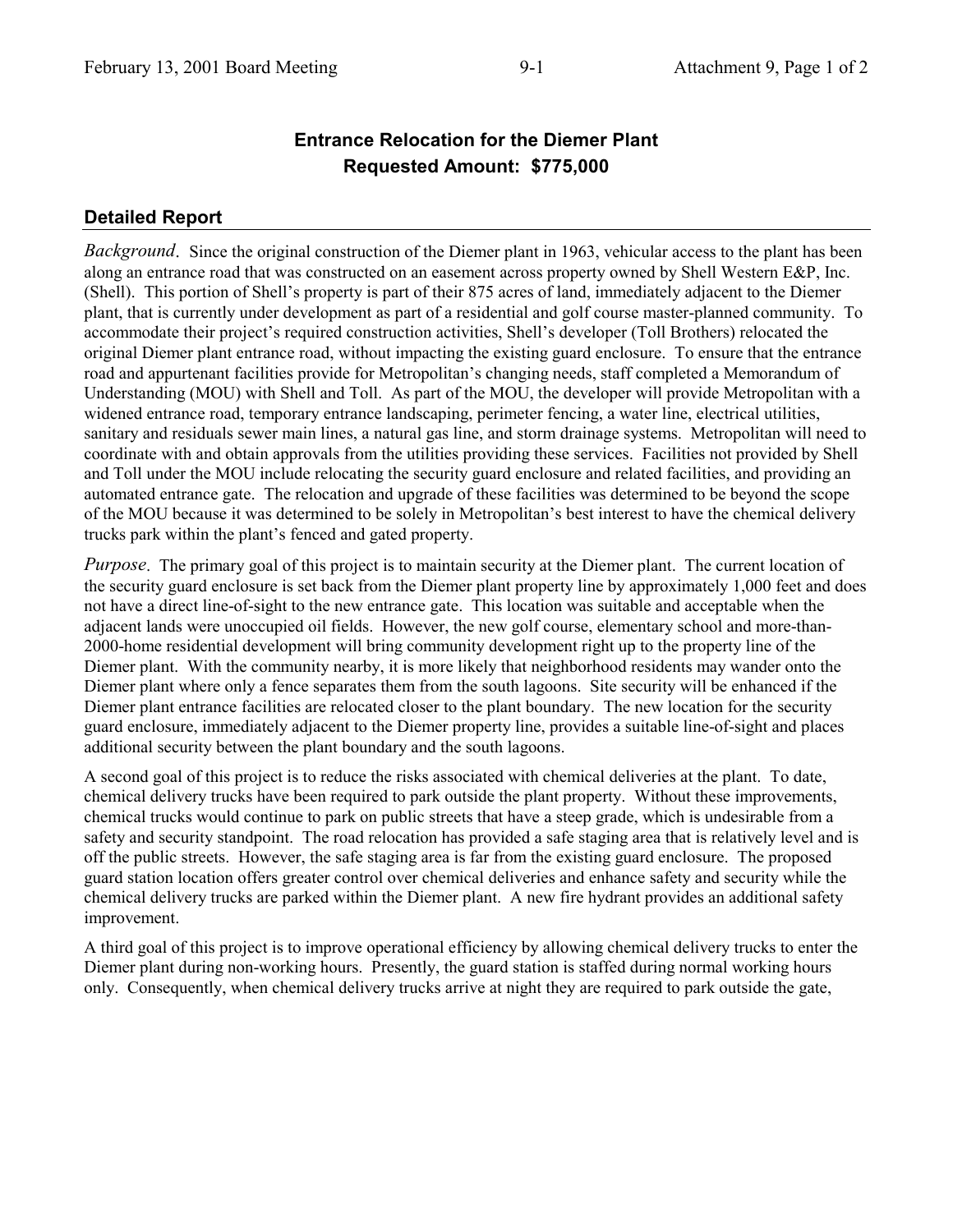where the drivers usually rest in their cabs until the following morning. The proposed guard station with remote acceptance equipment would allow plant operators to efficiently monitor and control access.

The security enclosure should be upgraded to be aesthetically compatible with the surrounding community and enhance the public image of the Diemer plant. Toll Brothers has requested this. As part of the Site Engineering Study, a consultant architect has prepared draft site-specific architectural design guidelines, which consider the adjacent development and future facilities at the Diemer plant. These guidelines will be incorporated in the design of the guard station structure.

Temporary landscaping, with a life expectancy of three to five years, will be installed by Toll Brothers on the cut slopes immediately adjacent to the relocated entrance gate. Under a future phase of this project staff will return to the Board to authorize funds for permanent landscaping. This phased approach to the project was reviewed and approved by the CIP Evaluation Team.

*Previous Funding.* In August 1996 the Board approved Action No. 3 to Appropriation No. 15227 to increase funding to \$4.295 million to finance all of Metropolitan's estimated costs to acquire property from Shell Western E&P, Inc. and implement the Shell/Metropolitan Habitat Conservation Plan.

*Project Description*. Staff recommends relocating the entrance facilities by constructing a new security guard enclosure, installing an automated entrance gate, providing enhanced security features (cameras, and lighting), making necessary utility relocations and providing property and environmental coordination with lands adjacent to the property acquisition. The hardscape improvements installed would be consistent with the architectural design guidelines for the Diemer plant and the surrounding master-planned community while providing the functionality required by Metropolitan. This program was evaluated by the CIP Evaluation Team and is included in the Capital Budget for Fiscal Year 2000/01. Under this program, Metropolitan would prepare the required design documents, administer the contracts, and inspect the construction. In order to streamline award of the construction contracts, this letter seeks the Board's approval of a delegation of authority to the General Manager to award contracts for final design and construction immediately following competitive bids in accordance with Section 8113 of the Administrative Code.

Due to the complex nature of the negotiations concerning permitting portions of the Diemer plant Improvements Program as described in this letter, staff also recommends additional funding under Appropriation No. 15227 to coordinate the projects with the California Department of Parks and Recreation and other affected agencies. Required coordination will include such activities as negotiating necessary environmental permits, obtaining easements and entry permits to state park property, and conducting mitigation monitoring during the life of the project.

*Cost Estimate*. Attachment 10 shows the breakdown of the total estimated costs of \$775,000.

## **CEQA Compliance / Environmental Documentation**

The proposed project qualifies for Categorical Exemption under the California Environmental Quality Act (CEQA) as it consists of the minor alteration of existing public facilities, involving no expansion of use beyond that currently existing (CEQA Section 15301, Class 1 Exemption).

## **Actions and Milestones**

- $\Box$  June 2001 Complete final design
- $\Box$  July 2002 Complete construction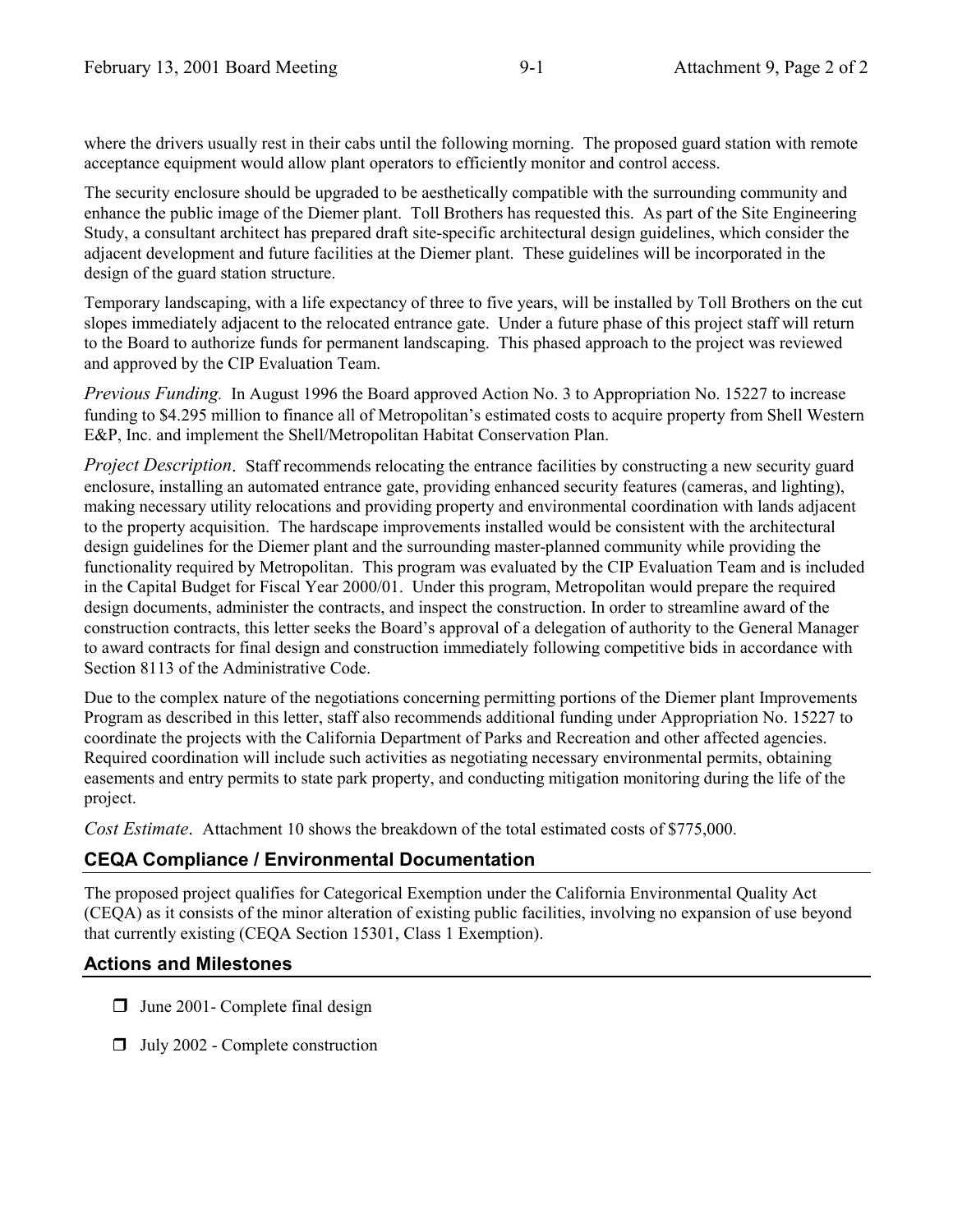## **Financial Statement for Diemer Land Acquisition, Habitat Conservation Plan, and Site Grading**

A breakdown of the Board Action No. 4 for Appropriation No. 15227 to finance design and construction to relocate the main entrance at the Diemer plant as part of the Diemer Land Acquisition, Habitat Conservation Plan, and Site Grading is as follows:

|                                                    | <b>Board Action</b><br>No.3<br>(Aug. 1996) | <b>Board Action</b><br>No. 4<br><u>(Feb. 2001)</u> |
|----------------------------------------------------|--------------------------------------------|----------------------------------------------------|
| Labor:                                             |                                            |                                                    |
| <b>Owner Costs (Project Mgmt, Bidding Process)</b> | \$341,400                                  | \$<br>391,400                                      |
| Design and Preparation of Specifications           |                                            | 80,000                                             |
| Construction Inspection and Support                |                                            | 70,000                                             |
| <b>Water System Operations</b>                     |                                            | 20,000                                             |
| Environmental Documentation/Coordination           | 20,000                                     | 150,000                                            |
| <b>Property Documentation/Coordination</b>         |                                            | 75,000                                             |
| Materials and Supplies                             | 100                                        | 6,100                                              |
| Incidental Expenses                                | 2,200                                      | 4,200                                              |
| Professional/Technical Services                    | 1,258,800                                  | 1,268,800                                          |
| Rights of Way                                      | 2,672,000                                  | 2,672,000                                          |
| <b>Operating Equipment</b>                         | 500                                        | 2,500                                              |
| Contracts                                          | $\theta$                                   | 255,000                                            |
| <b>Remaining Budget</b>                            | $\overline{0}$                             | 75,000                                             |
| <b>Total</b>                                       | \$4,295,000                                | \$5,070,000                                        |

| <b>Program Name:</b>              | Diemer Filtration Plant - Land Acquisition, Habitat Conservation Plan, and Site Grading |           |                                  |               |
|-----------------------------------|-----------------------------------------------------------------------------------------|-----------|----------------------------------|---------------|
| <b>Source of Funds:</b>           | Construction Funds (possibly General Obligation, Revenue Bonds, Pay-As-You-Go Fund)     |           |                                  |               |
| <b>Appropriation No.:</b>         |                                                                                         | 15227     | <b>Board Action No.:</b>         | 4             |
| <b>Requested Amount:</b>          |                                                                                         | 775,000   | <b>Capital Program No.:</b>      | 15227-R       |
| <b>Total Appropriated Amount:</b> | S.                                                                                      | 5,070,000 | <b>Capital Program Page No.:</b> | $E-16$        |
| <b>Total Program Estimate:</b>    |                                                                                         | 9,700,000 | <b>Project Goal:</b>             | R-Reliability |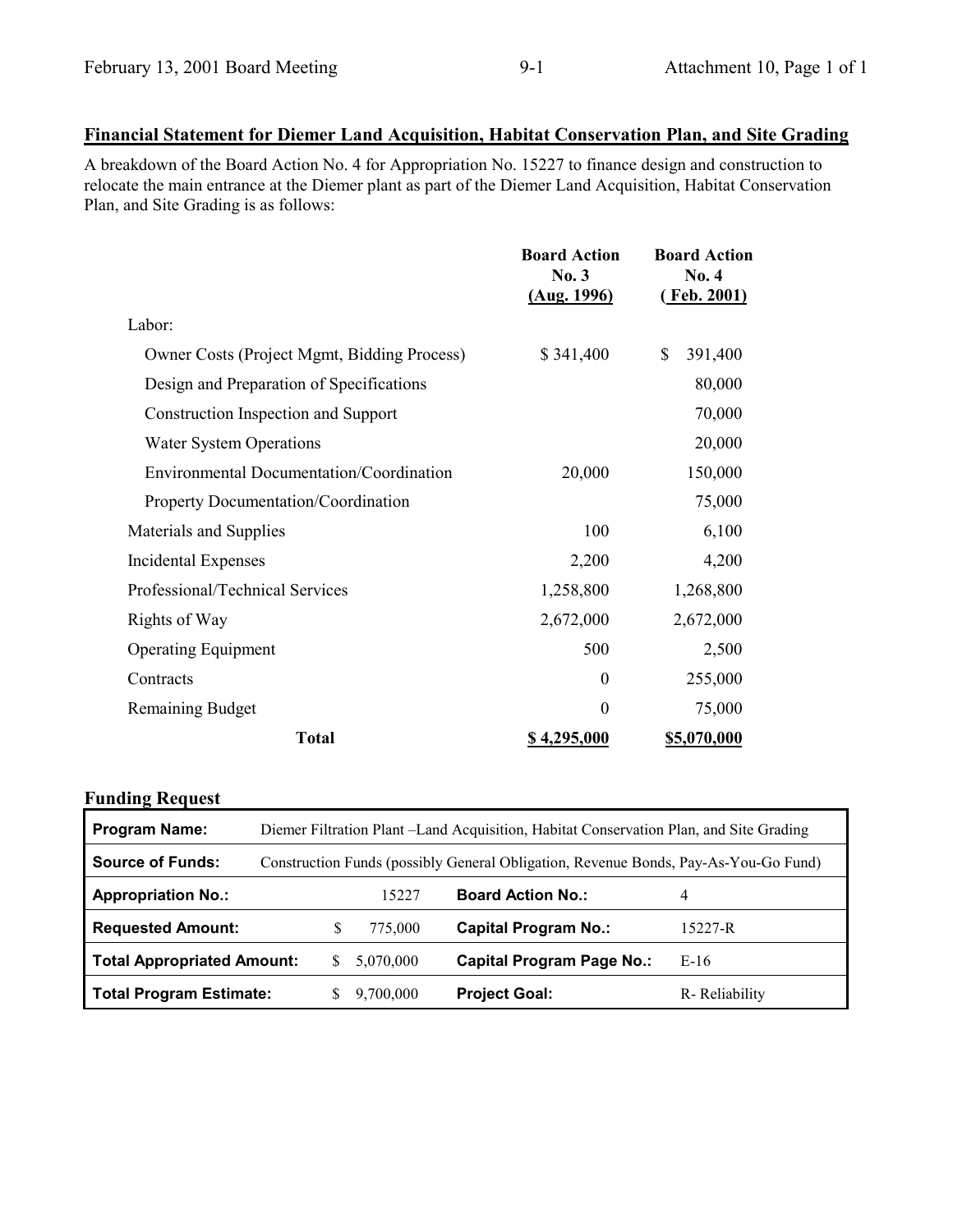# **North Storm Drain Replacement for the Diemer Plant Requested Amount: \$150,000**

#### **Detailed Report**

*Background*. The Diemer plant storm drain consists of corrugated metal pipe (CMP) that was installed during the plant's original construction in 1962. The storm drain system is intended to safely convey flows from the main plant level down to the base of the slope and to keep rainwater out of the surrounding soil. Recent construction for Specification No. 1414A (Settling Basin No. 4 Spillway Conduit project) revealed that the CMP in the vicinity of the construction project was severely corroded and had collapsed in several sections. Subsequent video camera inspections revealed that the extent of drain pipe deterioration extended for a total of approximately 1,000 linear feet along the north side of the plant.

If left unrepaired, this deteriorated pipe presents several problematic conditions. First, the damaged pipe can allow leakage of storm flows to saturate the surrounding ground, thereby causing localized subsidence along the north slope of the plant. Replacement of the drain pipe will prevent saturation of the slope that supports the Diemer plant. Secondly, a major portion of the damaged storm system is under or adjacent to the main road which circumnavigates the plant's main process components. This access road carries heavy traffic for plant circulation and chemical delivery trucks. Localized settlement of the roadway surface, initially observed in December 2000, has worsened with the January 2001 storms. This settlement has required barricading the roadway in the vicinity of the damaged area. It is suspected that the accelerating pavement settlement is due to soil caving into the pipe through holes caused by corrosion. Continued settlement of the road presents safety concerns and operational restrictions as long as the damaged storm drain remains in-place.

In January 2001, plant operations and maintenance personnel performed limited, emergency repairs to replace storm drain pipe in selected areas. Some of this work included placing a slurry fill into the collapsed sections of the pipe. Temporary pumps are currently being used to de-water portions of the remaining sections of the inoperative storm drain system plugged by the slurry fill. In other areas, new corrosion resistant plastic storm drain pipe was installed at a new alignment where the soils conditions were considered sound. The charges for this emergency work were initially allocated to the Diemer plant's FY 2000/01 operations and maintenance budget, with the intention that the charges will be transferred to the subject capital program upon authorization of the proposed program by the Board.

*Previous Funding.* In November 2000, the Board approved Action No. 2 to Appropriation No. 15355 to increase funding to \$816,900 to finance all of Metropolitan's estimated costs for minor capital projects for Fiscal Year 2000/01.

*Project Description*. Despite the limited, emergency repairs that were carried out in January 2001, the remaining portions of the north side storm drain system are still in use, albeit in a severely degraded condition. Consequently, complete replacement of the remaining approximately 500 linear feet of corroded original storm drain system is recommended. Metropolitan staff will design, procure, and install corrosion resistant plastic pipe to complete replacement of the north storm drain system from Wash Water Reclamation Plant No. 1 to the Plant Rejection Structure. The storm drain pipe replacement will be coordinated with the Paving Rehabilitation Project, which is scheduled to close at the end of June 2001.

*Cost Estimate*. Attachment 12 shows the breakdown of the total estimated costs of \$150,000.

#### **CEQA Compliance / Environmental Documentation**

The proposed project qualifies for Categorical Exemption under the California Environmental Quality Act (CEQA) as it consists of repair of the existing public facilities, involving negligible or no expansion of use beyond that currently existing (CEQA Section 15301, Class 1 Exemption).

#### **Actions and Milestones**

 $\Box$  May 2001 - Complete construction